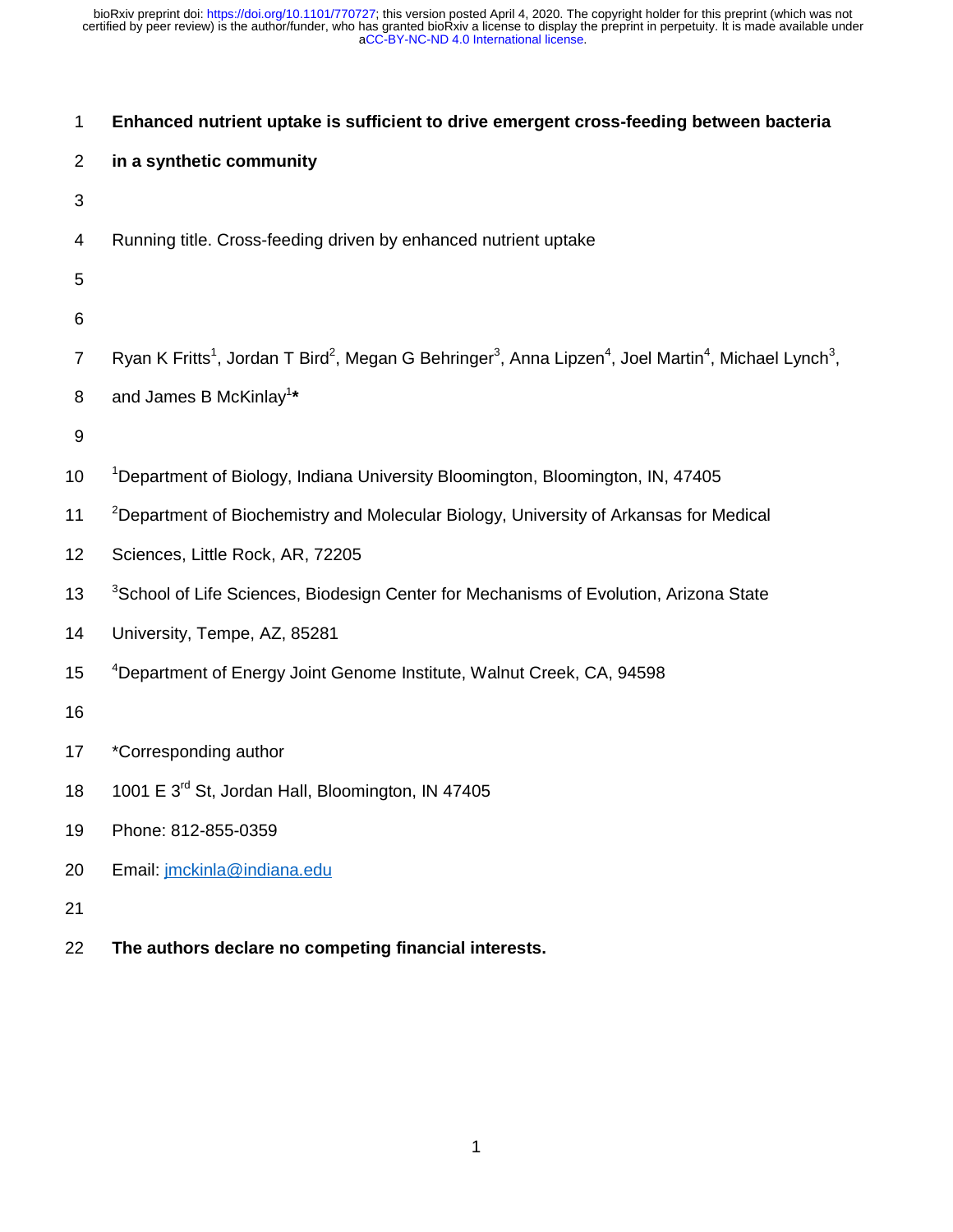### 23 **ABSTRACT**

24 Interactive microbial communities are ubiquitous, influencing biogeochemical cycles and host 25 health. One widespread interaction is nutrient exchange, or cross-feeding, wherein metabolites 26 are transferred between microbes. Some cross-fed metabolites, such as vitamins, amino acids, 27 and ammonium ( $NH_4^+$ ), are communally valuable and impose a cost on the producer. The 28 mechanisms that enforce cross-feeding of communally valuable metabolites are not fully 29 understood. Previously we engineered mutualistic cross-feeding between  $N<sub>2</sub>$ -fixing 30 *Rhodopseudomonas palustris* and fermentative *Escherichia coli*. Engineered *R. palustris* 31 excreted essential nitrogen as NH<sub>4</sub><sup>+</sup> to *E. coli* while *E. coli* excreted essential carbon as 32 fermentation products to *R. palustris*. Here, we enriched for nascent cross-feeding in cocultures 33 with wild-type R. palustris, not known to excrete NH<sub>4</sub><sup>+</sup>. Emergent NH<sub>4</sub><sup>+</sup> cross-feeding was driven 34 by adaptation of *E. coli* alone*.* A missense mutation in *E. coli* NtrC, a regulator of nitrogen 35 scavenging, resulted in constitutive activation of an  $NH_4^+$  transporter. This activity likely allowed 36 *E. coli* to subsist on the small amount of leaked NH<sub>4</sub><sup>+</sup> and better reciprocate through elevated 37 excretion of organic acids from a larger *E. coli* population. Our results indicate that enhanced 38 nutrient uptake by recipients, rather than increased excretion by producers, is an 39 underappreciated yet possibly prevalent mechanism by which cross-feeding can emerge.

#### 40 **INTRODUCTION**

41 Microorganisms typically exist as members of diverse and interactive communities wherein 42 nutrient exchange, also known as cross-feeding, is thought to be ubiquitous [1-7]. The 43 prevalence of cross-feeding might explain, in part, why many microbes cannot synthesize 44 essential vitamins and amino acids (i.e. auxotrophy), as they can often acquire these 45 compounds from other community members [1, 7, 8]. Furthermore, microbes in nature 46 experience varying degrees of starvation and often exist in states of low metabolic activity [9, 47 10]. Thus, cross-feeding might also serve to sustain microbes through starvation. Despite the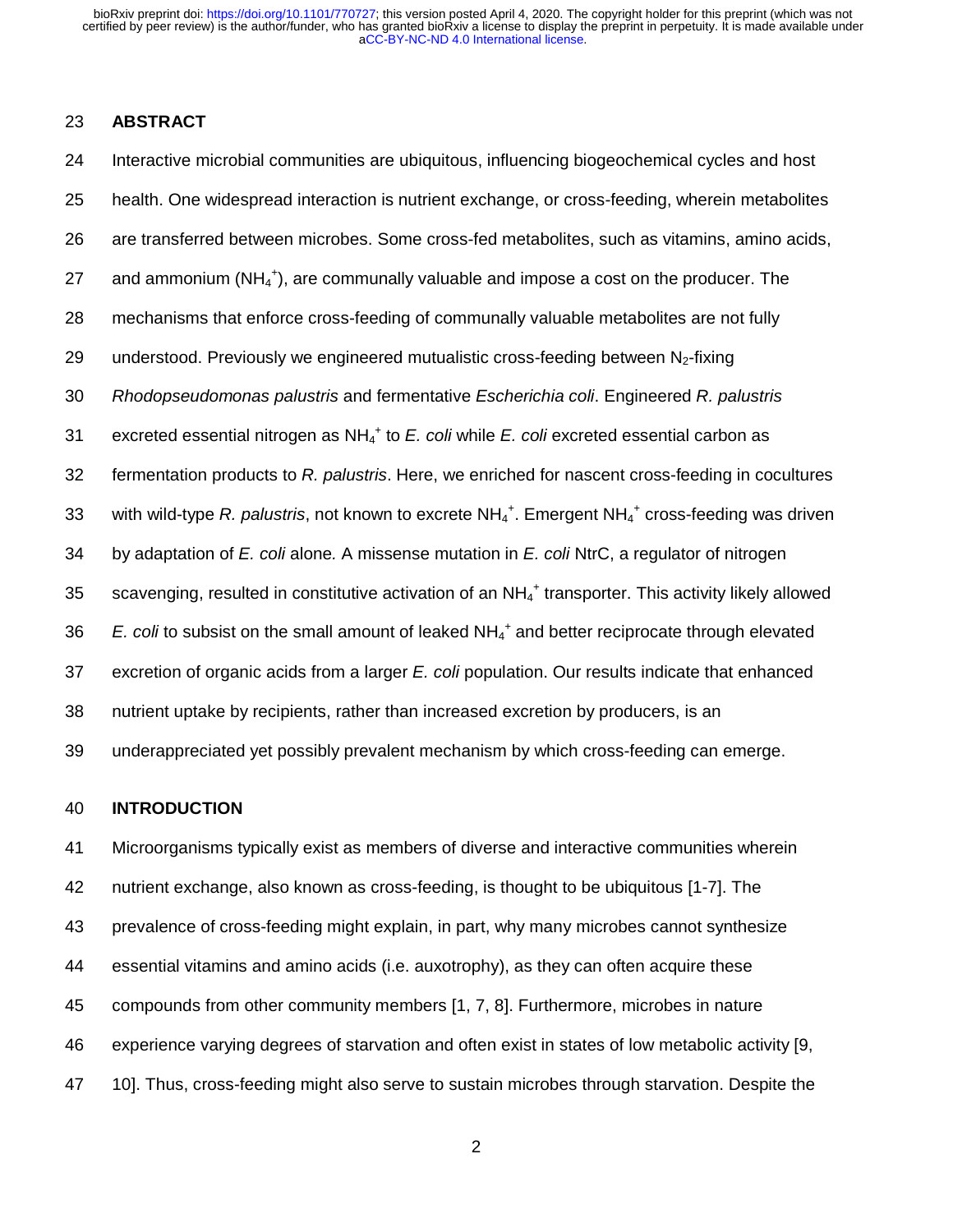48 prevalence of cross-feeding, elucidating the molecular mechanisms underlying emergent cross-

49 feeding interactions and tracking their evolutionary dynamics within natural microbial

50 communities is difficult due to their sheer complexity. To overcome this intrinsic complexity,

- 51 tractable synthetic consortia have proven useful for studying aspects of the mechanisms,
- 52 ecology, evolution, and applications of microbial communities [4, 11-16].

53 To study the molecular mechanisms of nutrient cross-feeding, we previously developed 54 a bacterial coculture in which *Escherichia coli* and *Rhodopseudomonas palustris* reciprocally 55 exchange essential metabolites under anaerobic conditions (Fig.1A) [17-20]. In this coculture, *E.*  56 *coli* ferments glucose, a carbon source that *R. palustris* cannot consume, and excretes ethanol 57 and organic acids, namely acetate, lactate, succinate, and formate, as waste products. The 58 organic acids, with the exception of formate, serve as the sole carbon sources for *R. palustris* 59 (Fig. 1A). In return, *R. palustris* fixes dinitrogen gas (N2) via the enzyme nitrogenase and 60 excretes ammonium (NH<sub>4</sub><sup>+</sup>), which is the sole nitrogen source for *E. coli* (Fig. 1A). Because both 61 species depend on essential nutrients provided by their partner, this coculture functions as a 62 synthetic obligate mutualism.

63 NH<sub>4</sub><sup>+</sup> cross-feeding from *R. palustris* to *E. coli* is thought to depend on the equilibrium 64 between NH<sub>3</sub> and NH<sub>4</sub><sup>+</sup>. The small proportion of NH<sub>3</sub> present in neutral pH environments is 65 membrane permeable and can diffuse out of cells [21, 22]. Leaked  $NH_4^+$  can be recaptured by 66 AmtB transporters [21], which in the case of *R. palustris* helps privatize valuable NH<sub>4</sub><sup>+</sup> (Fig. 1B) 67 [17, 18]. NH<sub>4</sub><sup>+</sup> leakage is also limited through the strict regulation of N<sub>2</sub> fixation, including by the 68 transcriptional activator NifA, so that energetically expensive  $N_2$  fixation is only performed when 69 preferred nitrogen sources, such as  $NH_4^+$ , are limiting [23]. Previously, we identified two types of 70 mutations that increase NH<sub>4</sub><sup>+</sup> excretion by *R. palustris* during N<sub>2</sub> fixation and support coculture 71 growth with *E. coli* [17]: (i) deletion of *amtB*, which prevents recapture of leaked NH<sub>3</sub>, or (ii) a 48-72 bp deletion within *nifA* (denoted as NifA<sup>\*</sup>), which locks NifA into an active conformation [24] (Fig.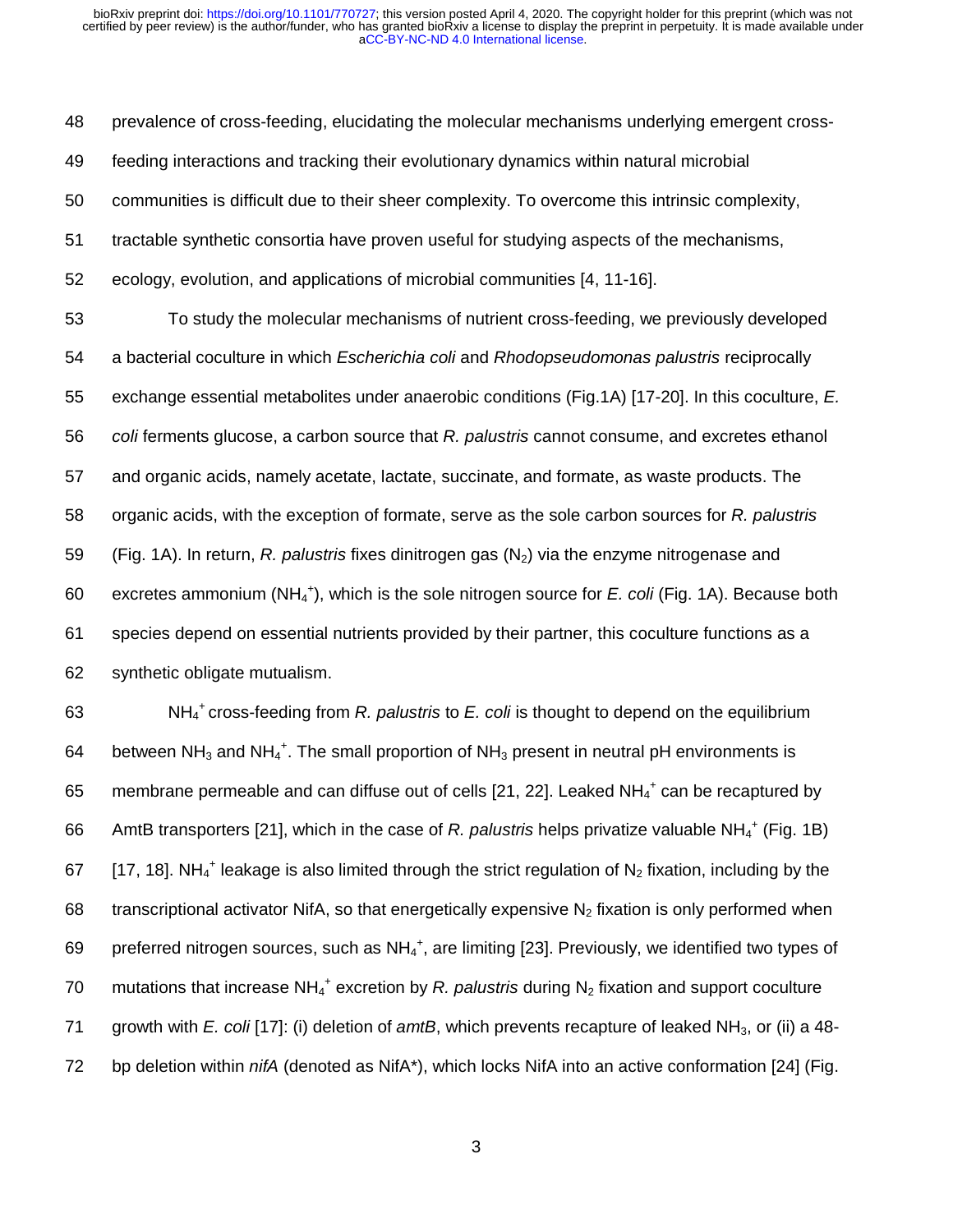73 1B). In contrast, wildtype *R. palustris* does not readily support coculture growth with *E. coli* due 74 to insufficient  $NH_4$ <sup>+</sup> excretion [17].

75 While mutualistic cross-feeding of communally valuable NH<sub>4</sub><sup>+</sup> between *E. coli* and *R.* 76 *palustris* can be rationally engineered, we questioned whether such an interaction could arise 77 spontaneously. Herein we experimentally evolved cocultures pairing WT *E. coli* with either WT 78 *R. palustris* or an engineered NifA\* mutant in serially-transferred batch cultures for ~150 79 generations. In both cocultures, a mutualism was established and growth rates improved over 80 serial transfers, but growth and metabolic trends remained distinct. By pairing ancestral and 81 evolved isolates of each species, we determined that adaptation by *E. coli* was solely 82 responsible for establishing a mutualism with WT *R. palustris*. Whole-genome sequencing and 83 subsequent genetic verification identified a missense mutation in the *E. coli* transcriptional 84 activator for nitrogen scavenging, NtrC, that was sufficient to enforce mutualistic NH $_4^+$  cross-85 feeding with WT *R. palustris*. This mutation results in constitutive AmtB expression, presumably 86 enhancing NH<sub>4</sub><sup>+</sup> uptake. Our results suggest that mutations that improve acquisition of 87 communally valuable nutrients by recipients are favored to evolve and can promote the 88 emergence of stable cross-feeding within synthetic consortia, and potentially within natural 89 communities.

90

## 91 **MATERIAL AND METHODS**

92 **Bacterial strains and growth conditions.** All strains and plasmids are listed in Supplementary 93 Table S1. All *E. coli* strains used in this study are derived from the type strain MG1655 [25], 94 unless noted otherwise. The WT and NifA\* *R. palustris* strains used in Fig. 1 were the type 95 strain CGA009 [26] and CGA676, respectively. CGA676 carries a 48 bp deletion in *nifA* [24]. 96 The *R. palustris* strains used in experimental coculture evolution and subsequent experiments 97 were CGA4001 and CGA4003, which are derived from CGA009 and CGA676, respectively, with 98 both carrying an additional Δ*hupS* mutation, preventing H<sub>2</sub> oxidation.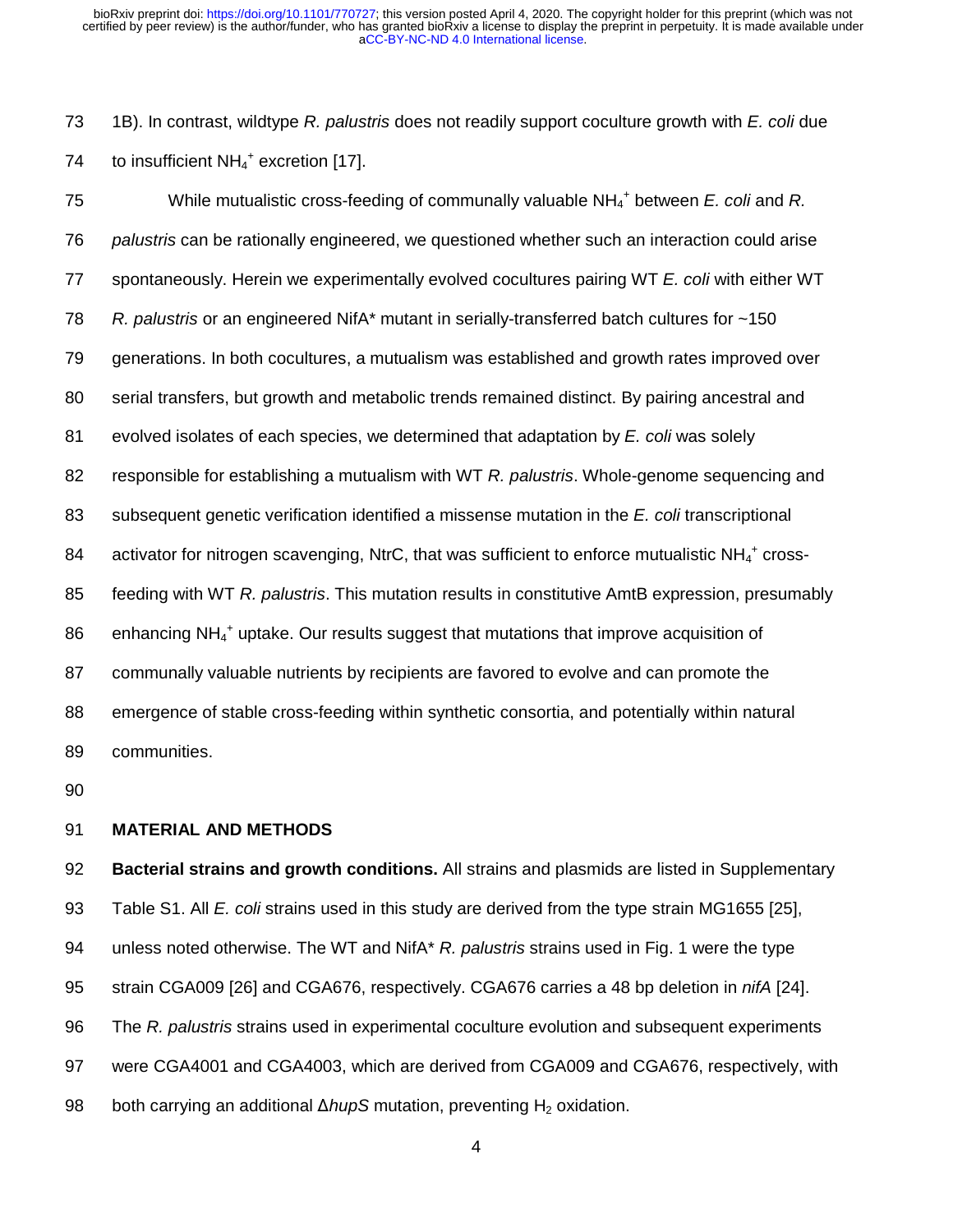99 *E. coli* was grown in lysogeny broth (LB)-Miller (BD Difco) or on LB plates with 1.5% 100 agar at 30 or 37°C with gentamicin (Gm; 5-15 µg/ml), kanamycin (Km; 30 µg/ml), or carbenicillin 101 (Cb; 100 µg/ml) when appropriate. *R. palustris* was grown in defined minimal photosynthetic 102 medium (PM) [26] or on PM agar with 10 mM succinate at 30°C with Gm (100 µg/ml) when 103 appropriate. N<sub>2</sub>-fixing medium (NFM) was made by omitting  $(NH_4)_2SO_4$  from PM. NFM and LB 104 agar were used as selective media to quantify *R. palustris* and *E. coli* colony-forming units 105 (CFUs), respectively. Experimental mono- and cocultures were grown in 10 ml of M9-derived 106 coculture medium (MDC) in 27 ml anaerobic glass test tubes. Tubes were made anaerobic 107 under 100%  $N_2$ , sterilized, and supplemented with 1 mM MgSO<sub>4</sub> and 0.1 mM CaCl<sub>2</sub> as 108 described [17]. *E. coli* starter monocultures had 25 mM glucose and were growth-limited by 109 supplementing with 1.5 mM NH4Cl. *R. palustris* starter monocultures were growth-limited by 110 supplementing with 3 mM acetate. Cocultures were inoculated by subculturing 1% v/v of starter 111 monocultures of each species into MDC with 50 mM glucose. Mono- and cocultures were grown 112 at 30 °C, under shaken conditions, lying horizontally and shaken at 150 rpm beneath a 60 W 113 incandescent bulb (750 lumens), or under static conditions, standing vertically without shaking 114 beside a 60 W incandescent bulb.

115 *E. coli* **strain construction.** All primers are listed in Supplementary Table S2. To construct the 116  $E.$  *Coli* NtrC<sup>S163R</sup> mutant, the Gm<sup>R</sup>-sacB genes from pJQ200SK [27] were PCR amplified using 117 primers containing ~40 bp overhangs with homology up- and downstream of *ntrC* (*glnG*). A 118 second round of PCR was subsequently performed to increase the length of overhanging 119 regions of homology to ~80 bp to increase the recombination frequency. *E. coli* harboring 120 pKD46, encoding arabinose-inducible λ-red recombineering genes [28], was grown in LB with 121 20 mM arabinose and Cb at 30 °C to an OD $_{600}$  of ~0.5 and then centrifuged, washed, and 122 resuspended in sterile distilled water at ambient temperature. Resuspended cells were 123 electroporated with the Gm<sup>R</sup>-sacB PCR product containing overhangs flanking *ntrC* and plated 124 on LB Gm agar. Gm-resistant colonies were screened by PCR for site-directed recombination of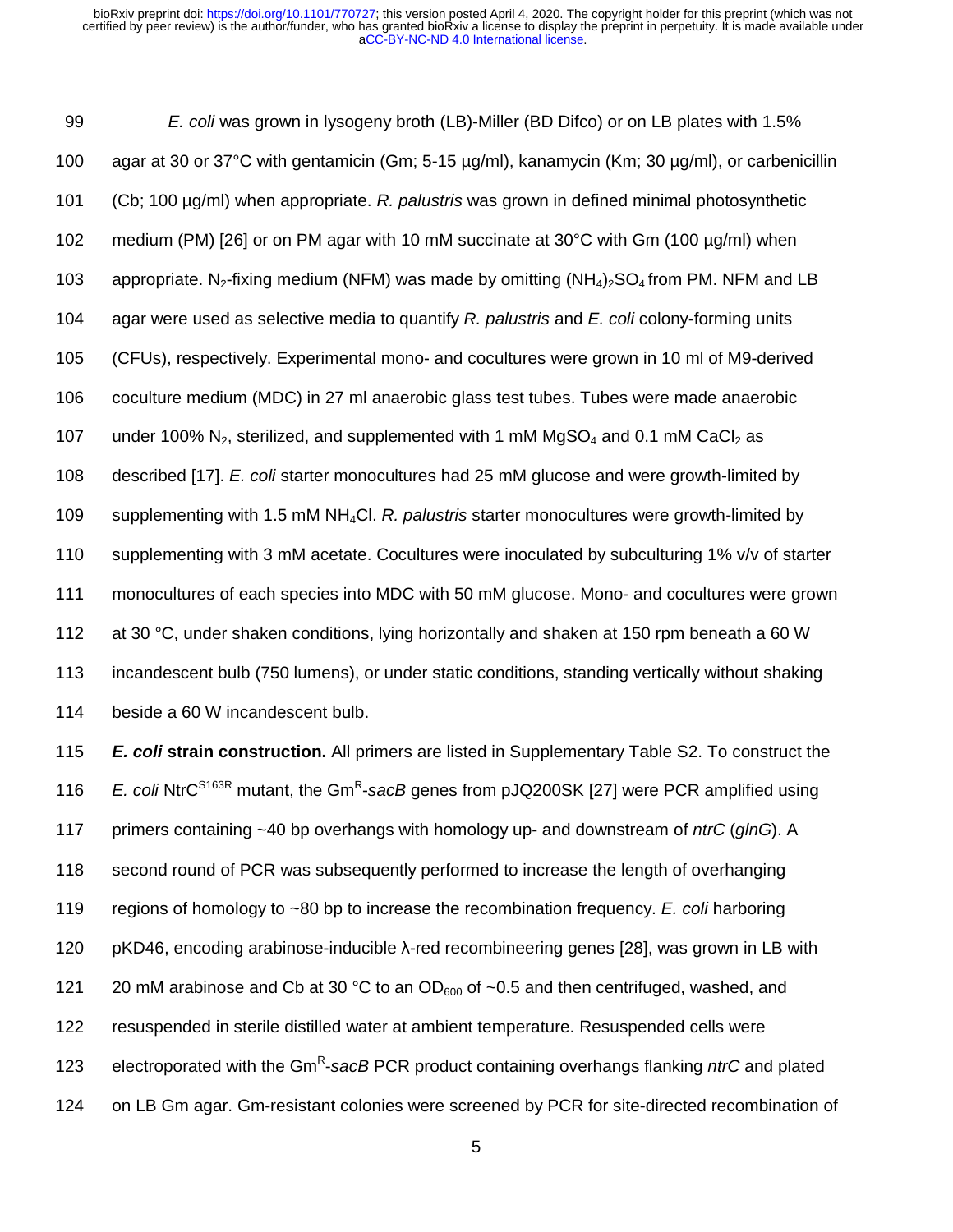125 Gm<sup>R</sup>-sacB into the *ntrC* locus, creating a Δ*ntrC*::Gm<sup>R</sup>-sacB allele, which was then verified by 126 sequencing. To replace the Δ*ntrC*::Gm<sup>R</sup>-sacB locus, the NtrC<sup>S163R</sup> allele was PCR-amplified from gDNA from evolved *E. coli* (lineage A25) and electroporated into *E. coli* Δ*ntrC*::Gm<sup>R</sup>-sacB 128 harboring pKD46. After counterselection on LB agar with 10% (w/v) sucrose but without NaCl, 129 site-directed recombination of the NtrC<sup>S163R</sup> allele into the native locus was confirmed by PCR 130 and sequencing. *E. coli* NtrC<sup>S163R</sup> was grown overnight on LB agar at 42°C to cure the strain of 131 pKD46, which was confirmed by Cb sensitivity. 132 *R. palustris* **strain construction**. To construct *R. palustris* CGA4001 and CGA4003, pJQ-<sup>133</sup>Δ*hupS* was introduced into *R. palustris* CGA009 and CGA676, respectively, by conjugation with 134 *E. coli* S17-1. Mutants were then obtained using sequential selection and screening as 135 described [29]. The Δ*hupS* deletion was confirmed by PCR and sequencing. 136 **Analytical procedures.** Cell densities were approximated by optical density at 660 nm (OD<sub>660</sub>) 137 using a Genesys 20 visible spectrophotometer (Thermo-Fisher). Coculture doubling times were 138 derived from specific growth rates determined by fitting exponential functions to  $OD_{660}$ 139 measurements between 0.1-1.0 for each biological replicate.  $NH_4^+$  was quantified using an 140 indophenol colorimetric assay [17]. Glucose and soluble fermentation products were quantified 141 by high-performance liquid chromatography (Shimadzu) as described [30]. H<sub>2</sub> was quantified by 142 gas chromatography (Shimadzu) as described [31]. 143 **Coculture evolution experiments.** Founder monocultures of *E. coli* MG1655, *R. palustris* 144 CGA4001 (Δ*hupS*), and CGA4003 (Δ*hupS* NifA\*) were inoculated from single colonies in MDC. 145 Once grown, a single founder monoculture of each strain was used to inoculate twelve WT-

146 based cocultures (six shaken: A-F; six static: G-L) and 12 NifA\*-based cocultures (six shaken:

147 M-R; six static: S-X) in MDC with 50 mM glucose. Cocultures were serially transferred by

148 passaging 2% v/v of stationary phase coculture ( $OD_{660} > 2$  and a low metabolic rate based on

- 149 H<sub>2</sub> measurements) into fresh MDC. The NifA<sup>\*</sup>-based cocultures were transferred weekly
- 150 whereas WT-based cocultures were transferred every 21-50 days for the first five transfers and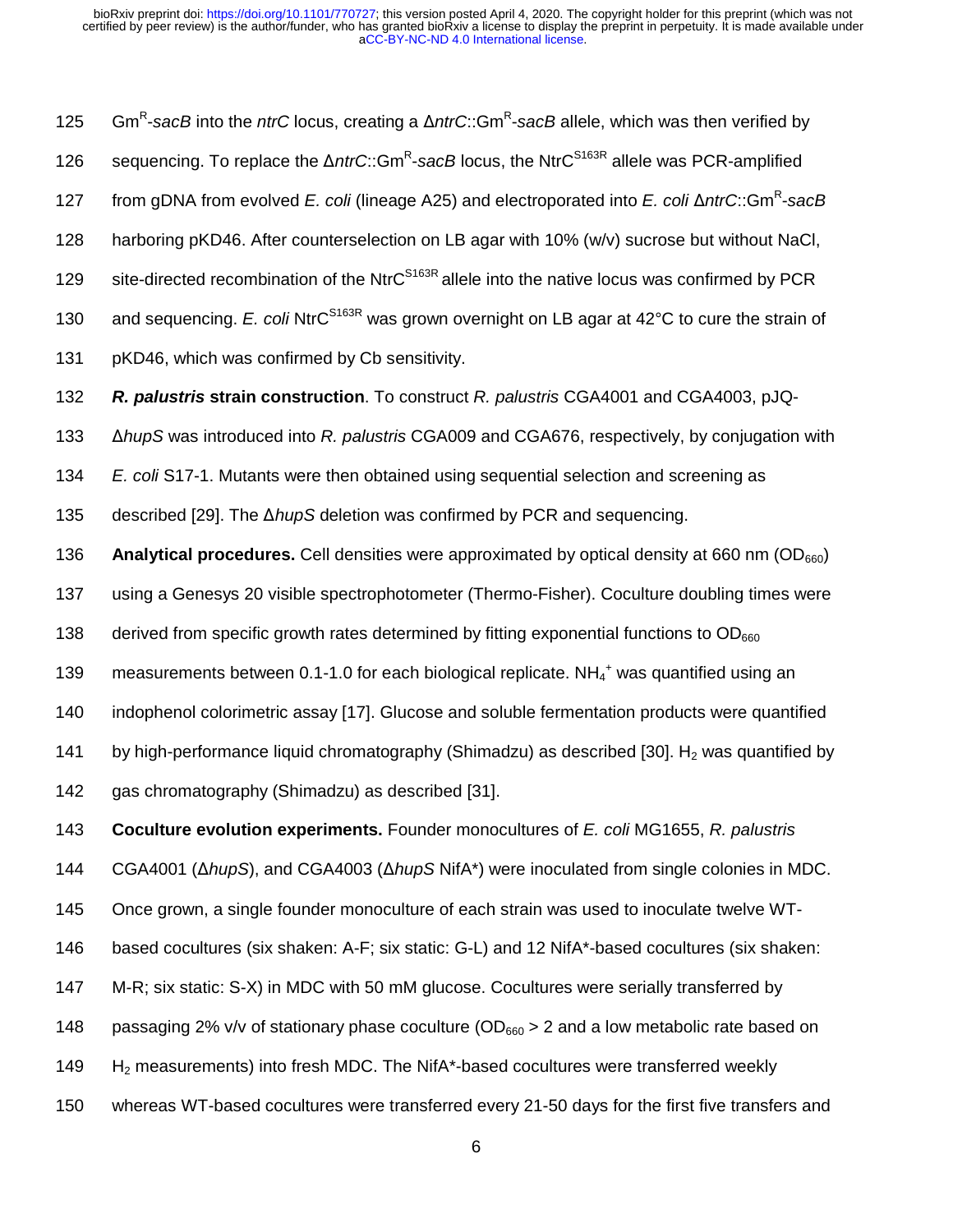151 then every two-weeks based on the time required to reach  $OD_{660} > 2$ . For comparative 152 analyses, shaken cocultures (A-F and M-R) were revived from frozen stocks made following 153 transfer-2 (generation 17) and transfer-25 (generation 146). Frozen stock (~0.2 ml) was thawed 154 in 1 ml sterile MDC, washed 2X with MDC to remove glycerol, and then resuspended in 0.2 ml 155 MDC for use as inoculum.

156 **RNA extraction and reverse transcription quantitative PCR**. RNA was isolated from 157 exponentially growing *E. coli* monocultures or starved cell suspensions that had been chilled on 158 ice, centrifuged at 4°C, cell pellets frozen using dry-ice in ethanol, and stored at -80°C. Cell 159 pellets were thawed on ice, disrupted by bead beating, and then RNA was purified using an 160 RNeasy MiniKit (Qiagen), Turbo DNase (Ambion) treatment on columns, and RNeasy MinElute 161 Cleanup Kit (Qiagen). cDNA was synthesized from 0.5-1 µg of RNA per sample using 162 Protoscript II RT and Random Primer Mix (New England Biolabs). qPCR reactions were 163 performed on cDNA using iQ SYBR Green supermix (BioRad). *E. coli* gDNA was used to 164 generate standard curves for *amtB* and *ntrC* transcript quantification, which were normalized to 165 transcript levels of reference genes *gyrB* and *hcaT* [32]. Two technical replicate qPCR reactions 166 were performed and averaged for each biological replicate to calculate relative expression. 167 **Genome sequencing and mutation analysis.** gDNA was extracted from stationary phase 168 evolved cocultures following revival from frozen stocks using a Wizard Genomic DNA 169 purification Kit (Promega). DNA fragment libraries were constructed for samples from shaking 170 WT-based cocultures A-F and NifA\*-based cocultures M-R at generation ~146 using NextFlex 171 Bioo Rapid DNA kit. Samples were sequenced on an Illumina NextSeq 500 150 bp paired-end 172 run by the Indiana University Center for Genomics and Bioinformatics. Paired-end reads were 173 trimmed using Trimmomatic 0.36 [33] with the following options: LEADING:3 TRAILING:3 174 SLIDINGWINDOW:10:26 HEADCROP:10 MINLEN:36. Mutations were called using *breseq*  175 version 0.32.0 on Polymorphism Mode [34] and compared to a reference genome created by 176 concatenating *E. coli* MG1655 (Accession NC\_000913), *R. palustris* CGA009 (Accession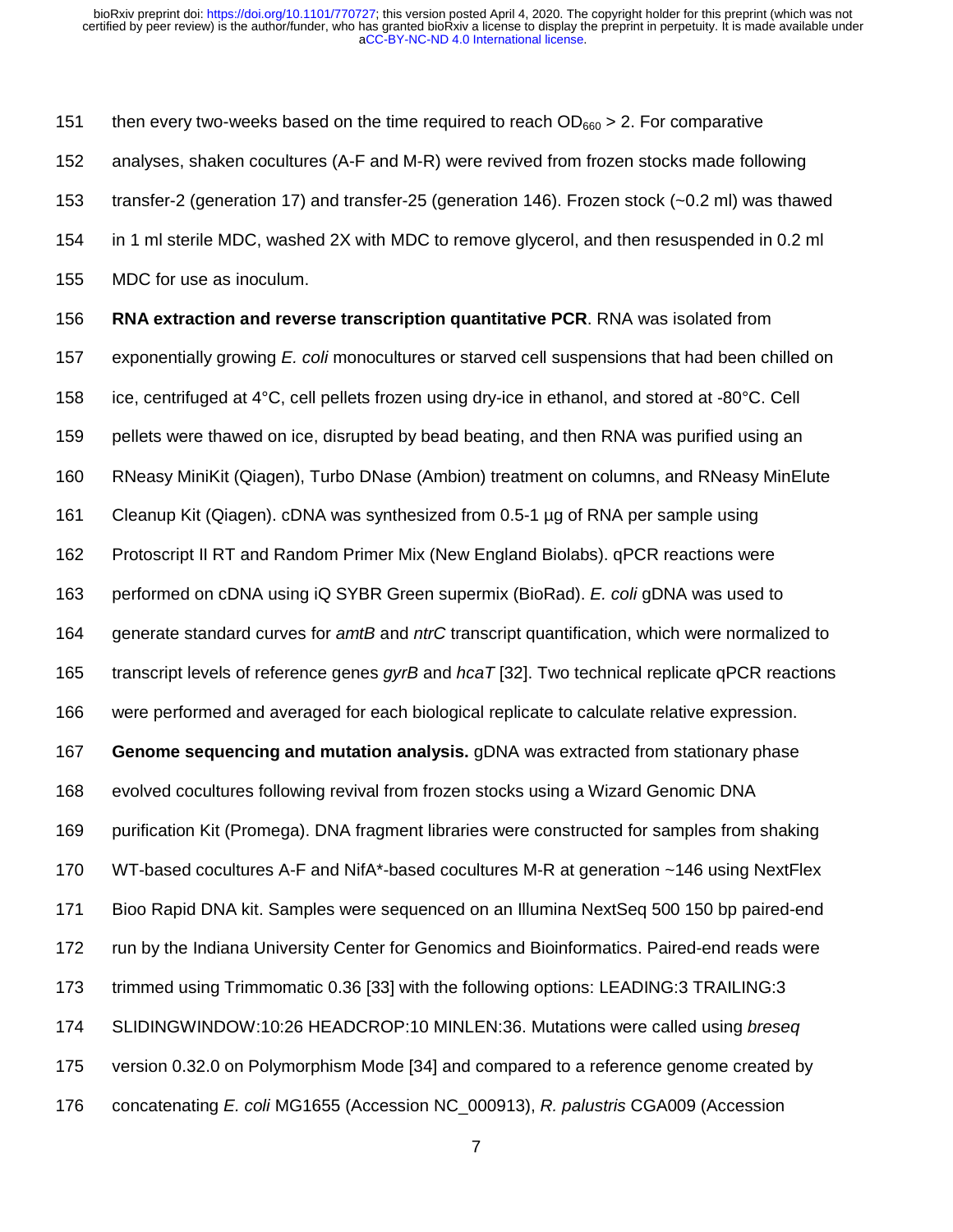177 BX571963), and its plasmid pRPA (Accession BX571964). Mutations are summarized in 178 Supplemental File 1.

179 Additional gDNA sequencing for evolved WT-based cocultures A-F (shaking, generation 11), G-180 L (static, generations 11 and 123), and NifA\*-based cocultures S-X (static, generation 123) was 181 performed at the US Department of Energy Joint Genome Institute. Plate-based DNA library 182 preparation for Illumina sequencing was performed on the PerkinElmer Sciclone NGS robotic 183 liquid handling system using Kapa Biosystems library preparation kit. 200 ng of gDNA was 184 sheared using a Covaris LE220 focused-ultrasonicator. Sheared DNA fragments were size 185 selected by double-SPRI and selected fragments were end-repaired, A-tailed, and ligated with 186 Illumina compatible sequencing adaptors from IDT containing a unique molecular index barcode 187 for each sample library. Libraries were quantified using KAPA Biosystem's next-generation 188 sequencing library qPCR kit and run on a Roche LightCycler 480 real-time PCR instrument. The 189 quantified libraries were then prepared for sequencing on the Illumina HiSeq sequencing 190 platform utilizing a TruSeq Rapid paired-end cluster kit. Sequencing was performed on the 191 Illumina HiSeq2500 sequencer using HiSeq TruSeq SBS sequencing kits, following a 2x100 192 indexed run recipe. Reads were aligned to a reference genome created by concatenating *E. coli* 193 MG1655 (Accession NC\_000913), *R. palustris* CGA009 (Accession NC\_005296), and its 194 plasmid pRPA (Accession NC\_005297) [35]. The resulting bams were then split by organism 195 and down sampled to 100 fold depth if in excess of that, then re-merged to create a normalized 196 bam for calling single nucleotide polymorphisms and small indels by callVariants.sh from the 197 BBMap package (sourceforge.net/projects/bbmap/) to capture variants present within the 198 population and annotation applied with snpEff [36]. Mutations are summarized in Supplemental 199 File 2.

200 All FASTQ files are available at NCBI Sequence Read Archive (Accession numbers listed in 201 Supplementary Table S3)

8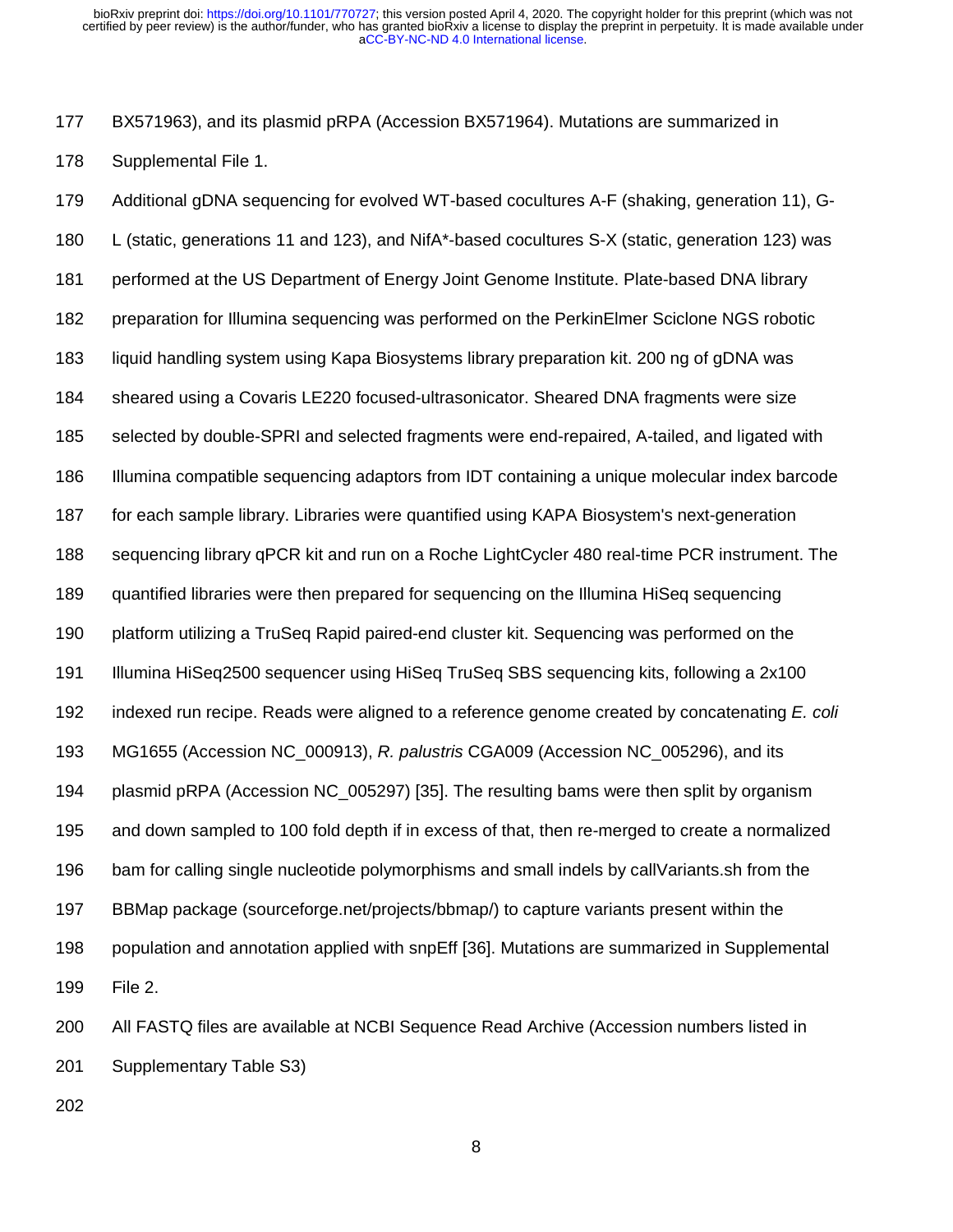#### 203 **RESULTS**

#### 204 **Nascent emergence of mutualistic cross-feeding between wild-type** *R. palustris* **and** *E.*

205 **coli**. Previously, we engineered R. palustris to excrete NH<sub>4</sub><sup>+</sup> (NifA\*) to stabilize mutualistic

206 cross-feeding with *E. coli* (Fig. 1A and B). Here, we sought to determine whether such a

207 relationship could evolve spontaneously. Spatial proximity has been shown to be an important

208 factor in many microbial cross-feeding mutualisms [37, 38], which can be disrupted by mixing.

209 To account for the possible importance of proximity, we established cocultures with WT *R.* 

210 *palustris* (WT-based cocultures) under both shaken conditions, wherein cells are evenly

211 distributed, and static conditions, wherein cells settle in close proximity at the bottom of the

212 tube. In parallel, we also established shaken and static cocultures featuring the *R. palustris*

213 NifA\* strain (NifA\*-based cocultures) as a comparative reference.

214 We confirmed our previous observations [17] that WT *R. palustris* exhibits undetectable NH4 <sup>+</sup> 215 excretion and does not readily support coculture growth with WT *E. coli*, in contrast to the 216 NifA\* mutant (Fig. 1C and D). Whereas shaken NifA\*-based cocultures grew to an  $OD_{660} > 2.0$ 217 in 4-6 days with a doubling time of ~12 h, shaken WT-based cocultures did not exhibit 218 appreciable growth in the same time frame (Fig. 1D). We hypothesized that prolonged 219 incubation might enrich for spontaneous mutants that permit coculture growth. Indeed, after 50 220 days, shaken WT-based cocultures reached densities similar to those observed for NifA\*-based 221 cocultures, albeit with a doubling time of ~13 days (Fig. 1D). Static WT- and NifA\*-based 222 cocultures also became turbid within this time frame.

223 Upon observing a nascent mutualism between WT *R. palustris* and *E. coli*, we set up 224 new cocultures to experimentally evolve six replicates of WT-based cocultures (A-F) and NifA\*- 225 based cocultures (M-R) through serial transfers under shaken conditions, all with WT *E. coli*  226 (Fig. 2A), to compare their physiology, evolutionary trajectory, and species and genotypic 227 composition. We also serially transferred static WT-based cocultures (G-L) and NifA\*-based 228 cocultures (S-X). However, we herein focus the bulk of our analyses on shaken cocultures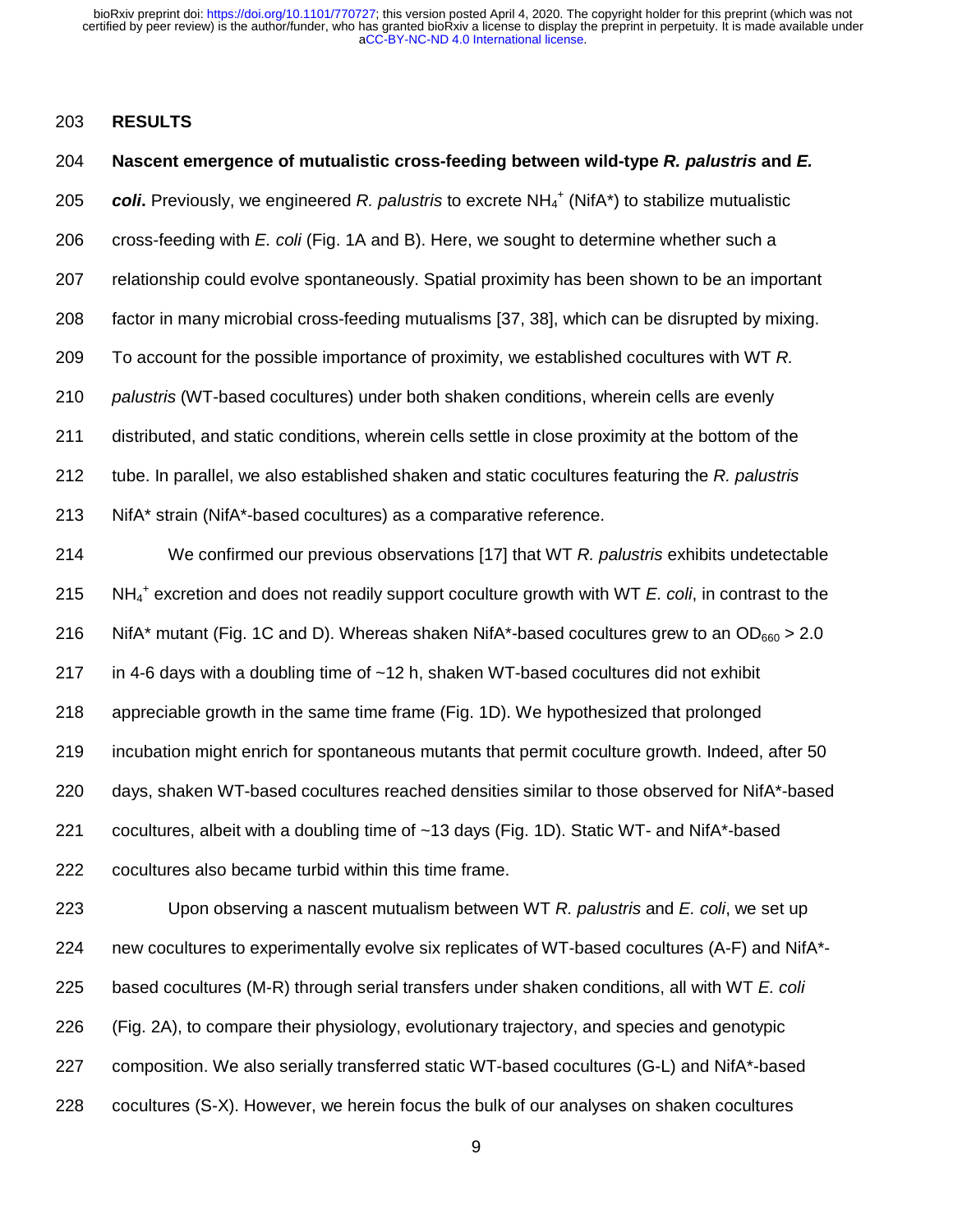229 because (i) the close proximity provided under static conditions was not required for nascent 230 cross-feeding, (ii) shaken conditions facilitate analyses such as OD-based determination of 231 growth rates, and (iii) strong biofilms emerged in static cocultures, complicating the 232 determination of population densities.

233 Shaken WT- and NifA\*-based cocultures were serially transferred 25 times, 234 corresponding to ~146 generations, with ~5.6 generations estimated per serial coculture 235 (including the original cocultures designated, transfer-0) based on the 1:50 dilution used for 236 each transfer. This number of generations corresponded to ~ 65 weeks for WT-based 237 cocultures and ~ 26 weeks for NifA\*-based cocultures. We then revived cocultures from frozen 238 stocks at transfer-2 (generation 17; G17) and transfer-25 (generation 146; G146) time point to 239 compare growth and population trends. At G17, NifA\*-based cocultures exceeded an OD $_{660}$  of 2 240 in under 8 days whereas WT-based cocultures took ~40 days (Fig. 2B). By G146, the time 241 needed to reach OD<sub>660</sub> > 2 had decreased for every lineage (Fig. 2C). The shortened growth 242 phase was most pronounced for WT-based cocultures, which all reached OD $_{660}$  > 2 in under 17 243 days by G146, less than half the time needed at G17 (Fig. 2B, C); WT-based coculture doubling 244 times decreased from 135  $\pm$  55 h to 47  $\pm$  10 h (Fig. 2D). Though less drastic, NifA\*-based 245 coculture doubling times also decreased, in this case from ~11 h to ~8 h (Fig. 2D). Thus, WT-246 based cocultures adapted to grow faster, although never as fast as unevolved engineered NifA\*- 247 based cocultures.

248 Because growth trends differed between WT- and NifA\*-based cocultures, we wondered 249 how species populations were affected. We therefore enumerated viable cells as colony forming 250 units (CFUs) at the final time points for G17 and G146 cocultures shown in Fig. 2A and B. At 251 G17, both *R. palustris* and *E. coli* populations in WT-based cocultures were lower than those in 252 NifA\*-based cocultures (Fig. 3A). It is worth noting that NifA\*-based cocultures were plated after 253 ~10 days, whereas WT-based cocultures were plated after 39-43 days due to their slower 254 growth rate. Consequently, the background death rate during the additional ~30 days of slower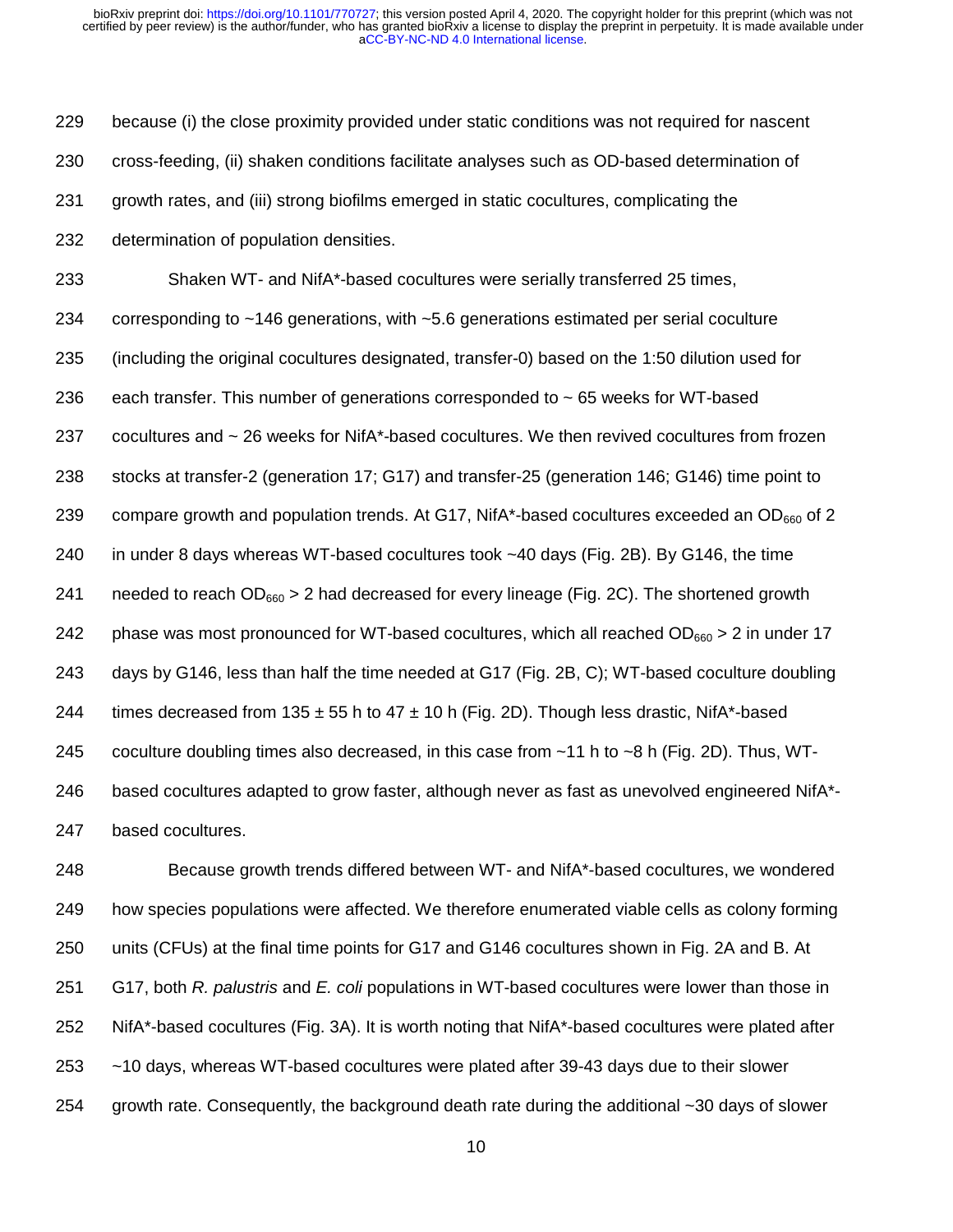255 growth for WT-based cocultures could have contributed to the lower final CFUs. At G146, *R.*  256 *palustris* abundances in WT-based cocultures had increased >14-fold and exceeded *R.*  257 *palustris* abundances observed in NifA\*-based cocultures by ~2-fold (Fig. 3). *E. coli* abundances 258 in WT-based cocultures also increased >7-fold by G146, but did not reach abundances 259 observed in NifA\*-based cocultures (Fig. 3). The increase in *E. coli* abundances in WT-based 260 cocultures by G146 suggests that  $E$ . coli had better access to  $NH_4^+$ , or other nitrogen 261 compounds than at G17 (Fig. 3B). Due to the disproportionate increase in each population in 262 WT-based cocultures between G17 and G146, *E. coli* percentages remained low at 1-5%, 263 relative to 11-21% in NifA\*-based cocultures (Fig. 3B). These differences in *E. coli* populations 264 between WT- and NifA\*-based cocultures are consistent with previous findings that higher NH<sub>4</sub><sup>+</sup> 265 excretion by *R. palustris* supports faster growth and higher *E. coli* abundances [17-19]. 266 In contrast to WT-based cocultures, NifA\*-based cocultures did not display drastically 267 higher cell densities for each species between G17 and G146 (Fig. 3). Average *E. coli* densities 268 vere 4.7 x 10<sup>8</sup> CFUs/ml and 6.9 x 10<sup>8</sup> CFUs/ml at G17 and G146, respectively. Average R. 269 palustris densities were 3.4 x 10<sup>9</sup> CFUs/ml and 3.9 x 10<sup>9</sup> CFUs/ml at G17 and G146, 270 respectively. The average *E. coli* percentage in NifA\*-based cocultures was similar at G17 271 (16.5%) and at G146 (16.4%) (Wilcoxon matched-pairs signed rank test, *P*=0.563). 272 273 **Metabolic differences between WT- and NifA\*-based cocultures help explain growth and** 

274 **population trends.** Our studies demonstrated that growth and population trends in coculture 275 are strongly influenced by cross-feeding levels of both  $NH_4{}^+$  and organic acids [17-19]. For 276 instance, higher NH<sub>4</sub><sup>+</sup> cross-feeding to *E. coli* leads to higher *E. coli* growth rates [17-19]. In 277 turn, higher *E. coli* growth rates boost organic acid excretion, supporting better *R. palustris* 278 growth up until the organic acid excretion rate exceeds the rate at which *R. palustris* can 279 consume them [17]. To see if such trends were also present in WT-based cocultures, we 280 quantified glucose consumption and fermentation product yields at G17 and G146 at stationary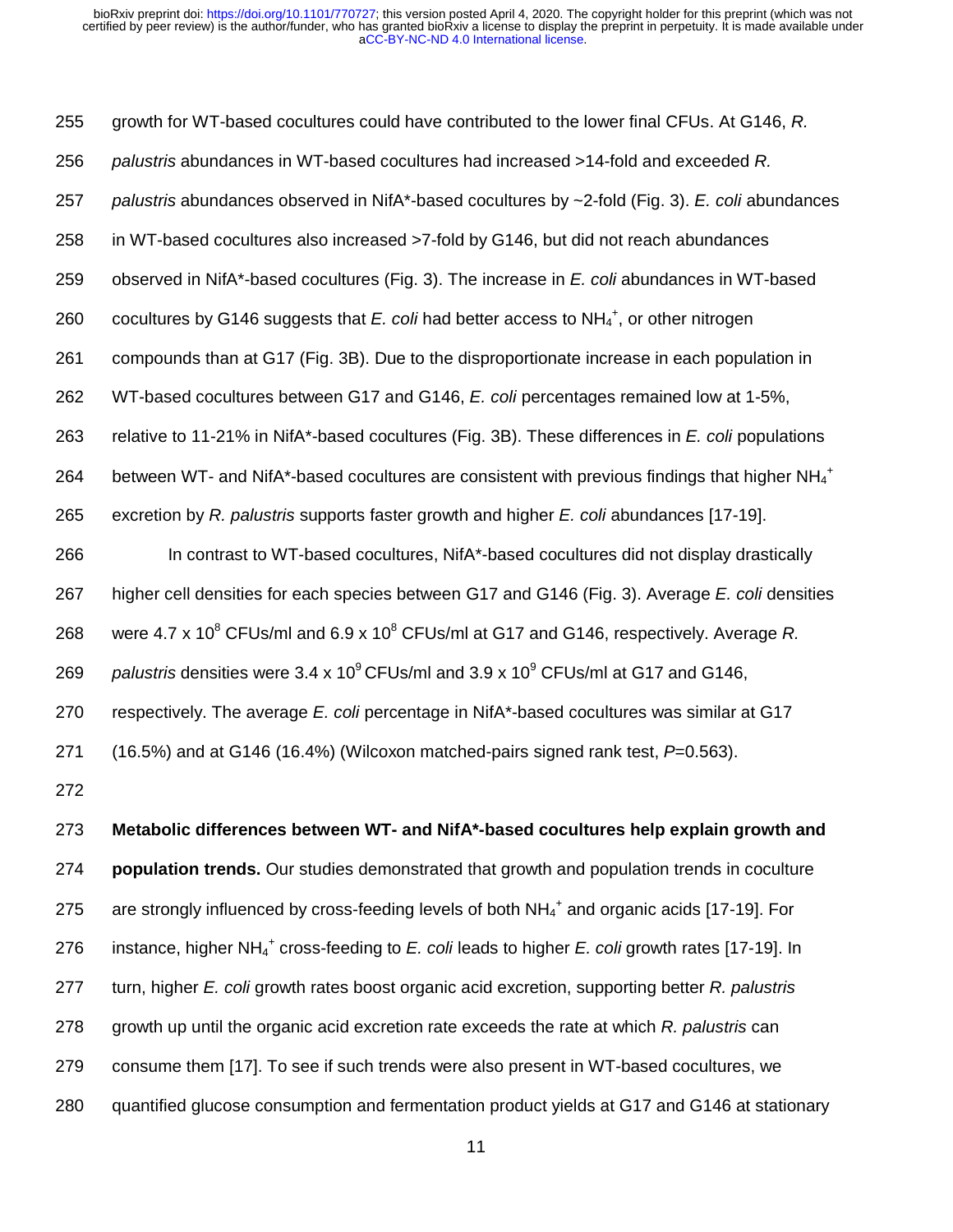281 phase. At G17, glucose consumption by *E. coli* in WT-based cocultures was about half of that in 282 NifA\*-based cocultures (Fig. 4A). The lower glucose consumption in WT-based cocultures can 283 explain in part the lower *E. coli* CFUs observed in Fig. 3A. Previously, we showed that non-284 growing *E. coli* can ferment glucose, and that this growth-independent fermentation can provide 285 sufficient carbon to support *R. palustris* growth [19]. We hypothesize that growth-independent 286 fermentation by *E. coli* was an important cross-feeding mechanism during the extremely slow 287 growth of early WT-based cocultures (Fig. 1D)*.* However, by G146, *E. coli* glucose consumption 288 in WT-based cocultures approached that in NifA\*-based cocultures in most lineages, with one 289 lineage consuming more glucose than NifA\*-based cocultures (Fig. 4A). The general increase in 290 *E. coli* glucose consumption in WT-based cocultures from G17 to G146 likely supported both 291 the faster coculture doubling times (Fig. 2D) and higher *E. coli* abundances (Fig. 3B) and 292 contributed to the accumulation of consumable organic acids such as acetate and succinate in 293 some WT-based cocultures at G146, qualitatively similar to NifA\*-based cocultures (Fig. S2). 294 Overall, the increase in metabolic activities attributed to *E. coli* and the improved *E. coli* growth 295 in WT-based cocultures between G17 and G146 suggests that nitrogen cross-feeding also 296 increased.

297 We observed a potential trade-off between coculture growth rate and coculture growth 298 yield  $(ΔOD<sub>660</sub>/glucose consumed)$ . For example, WT-based G17 cocultures had the slowest 299 growth rates but highest growth yields, whereas NifA\*-based G146 cocultures had the fastest 300 growth rates but lowest growth yields (Fig. 4B). Trade-offs between growth rate and yield have 301 been reported in multiple microbial species under various conditions [39-41]. In our case, the 302 metabolic trends point to possible explanations for the apparent trade-off. For example, formate 303 produced by *E. coli* is not consumed by *R. palustris* and thus typically accumulates in cocultures 304 [17]. However, no formate was detected in WT-based G17 cocultures and formate yields were 305 approximately half that of NifA\*-based cocultures at G146 (Fig. 4C). Low formate yields could 306 be explained in part by increased conversion of formate to H2 and CO2 by *E. coli* formate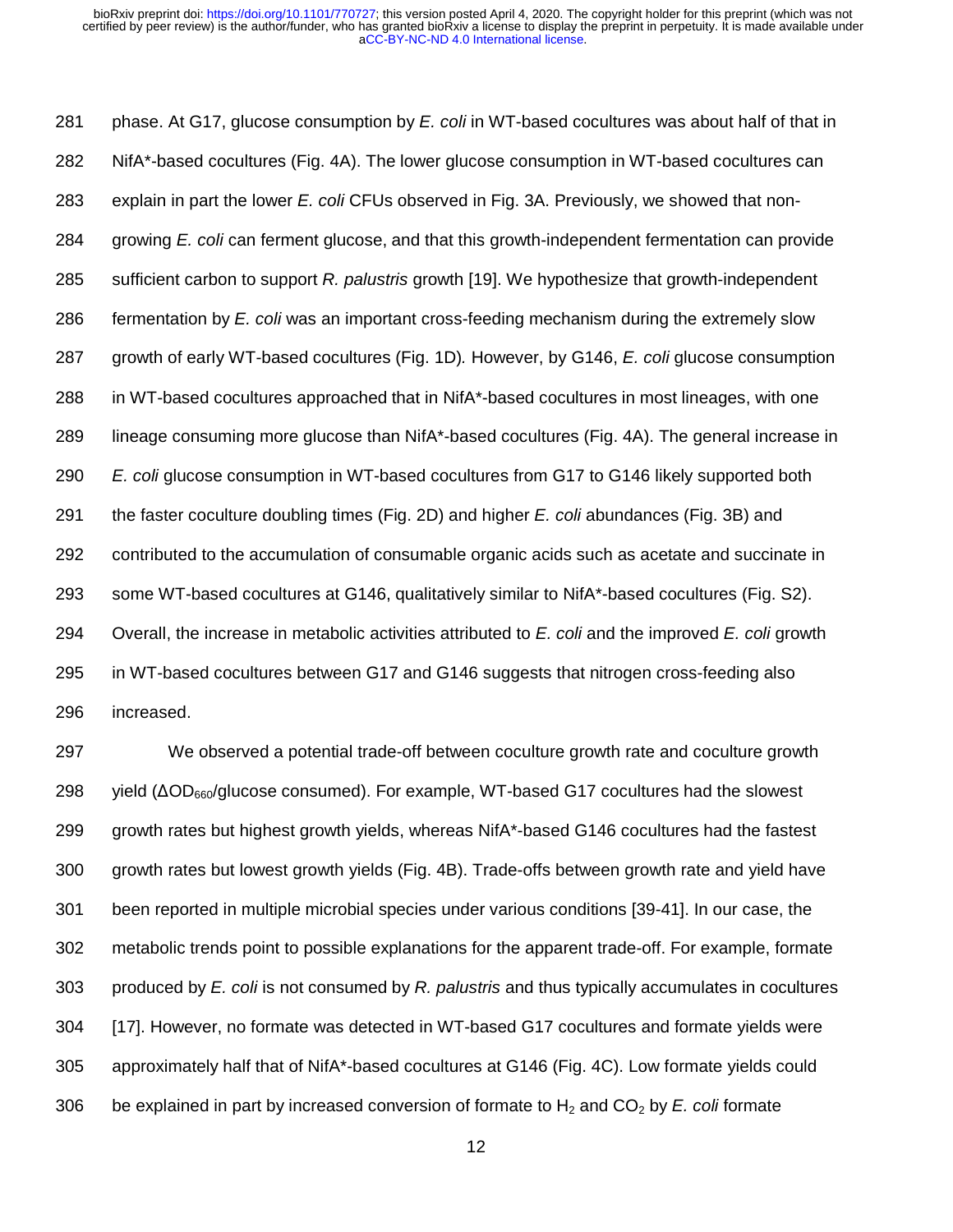307 hydrogenlyase [42, 43]. Consistent with this possibility, WT-based cocultures had the highest  $H_2$ 308 yields (Fig. 4D). Low formate yields could also be explained by decreased formate production 309 by *E. coli* in favor of other fermentation products. We previously observed low formate yields in 310 slow-growing, nitrogen-limited NifA\*-based cocultures [19, 20], suggesting that formate 311 production by *E. coli* varies in response to growth rate. We have also not ruled out the possibility 312 that *R. palustris* can consume some formate under certain conditions. In addition to formate, 313 consumable organic acid yields were also lower at both G17 and G146 for WT-based cocultures 314 relative to NifA\*-based cocultures (Fig. S2). Organic acid accumulation in cocultures can acidify 315 the medium to inhibitory levels [17] . At both G17 and G146, the lower yields of formate and 316 other organic acids in WT-based cocultures translated into higher pH values than in NifA\*-based 317 cocultures (Fig. 4E). This lower level of acidification combined with the likelihood of a higher 318 proportion of glucose being fermented into organic acids other than formate could explain the 319 higher *R. palustris* cell densities at G146 in WT-based cocultures compared to NifA\*-based 320 cocultures (Fig. 3B).

321

322 **A single mutation in an** *E. coli* **nitrogen starvation response regulator is sufficient for**  323 **mutualistic growth with WT** *R. palustris*. We hypothesized that the growth of WT-based 324 cocultures was due to adaptive mutations in one or both species. To determine whether the 325 evolution of either or both species was necessary to establish a nascent mutualism, we isolated 326 single colonies of each species from ancestral WT populations and evolved G146 cocultures 327 and paired them in all possible combinations (Fig. 5A). Only those pairings featuring evolved *E.*  328 *coli* grew to an OD660 >0.5 after ~24 days (Fig. 5B). Cocultures pairing evolved *E. coli* with 329 ancestral or evolved WT *R. palustris* exhibited similar doubling times of ~67 h (Fig. S1). These 330 results indicate that adaptation by *E. coli* alone is sufficient to establish a nascent mutualism 331 with WT *R. palustris*. Accordingly, we did not observe increased NH<sub>4</sub><sup>+</sup> excretion in evolved WT 332 R. palustris N<sub>2</sub>-fixing monocultures compared to the ancestral strain (Fig. S1).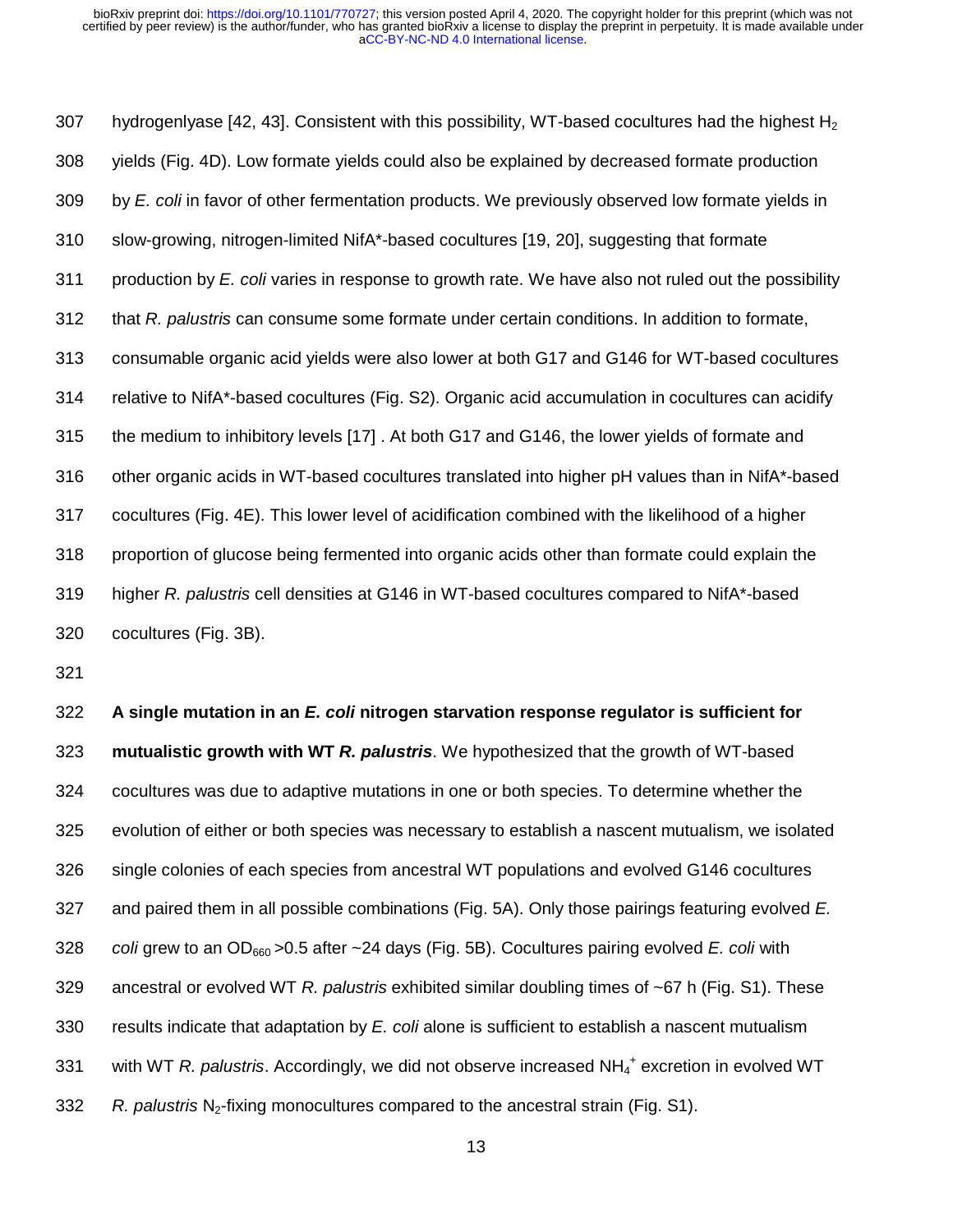333 To identify candidate mutations in *E. coli* that could drive improved coculture growth, we 334 sequenced the genomes of populations in each evolved coculture lineage after 123-146 335 generations. We also sequenced WT-based cocultures following ~11 generations to determine 336 if potentially adaptive mutations arose early within WT-based cocultures. Several parallel 337 mutations were identified in both species at frequencies between 5 and 100% (Table 1 and 338 Supplementary Files 1 and 2). Consistent with evolved *E. coli* being necessary for mutualistic 339 growth with either ancestral or evolved WT *R. palustris* (Fig. 5B), we did not detect any *nifA* nor 340 *amtB* mutations in evolved WT *R. palustris* populations, which would enable rapid coculture 341 growth. The multiple high frequency parallel mutations observed in evolved *R. palustris* 342 populations (Table 1), are insufficient to improve coculture growth trends (Fig. 5B). Of the 343 mutations in evolved *E. coli* populations, we were intrigued by a fixed missense mutation in *glnG* 344 (henceforth called *ntrC*) that occurred in all evolved *E. coli* populations from both shaken and 345 static WT-based cocultures, replacing serine 163 with an arginine within the AAA+ domain in 346 the encoded the response regulator NtrC (NtrC $^{S163R}$ , Table 1 and Fig. 5C). NtrC and the 347 histidine kinase NtrB form a two-component system that senses and coordinates the nitrogen 348 starvation response in *E. coli* [44-46]. Our lab previously found that the *E. coli* NtrBC-regulon is 349 highly expressed in coculture with *R. palustris* NifA\* [20]. Thus, *E. coli* NtrBC might be even 350 more important in coculture with WT *R. palustris* wherein *E. coli* nitrogen starvation is expected 351 to be intensified.

352 The NtrC<sup>S163R</sup> mutation was enriched early in the evolution of WT-based cocultures, 353 already at a high frequency in most lineages by G11 (Table 1 and Supplementary Table 3). 354 Because of the striking parallelism of the Ntr $C^{S163R}$  mutation across coculture lineages, we 355 wondered if it was present as standing genetic variation in the ancestral *E. coli* population. We 356 therefore sequenced *ntrC* of ten *E. coli* isolates subjected to a single round (35 days) of 357 coculture growth with WT *R. palustris* (Fig. 6A), which should enrich for the NtrC<sup>S163R</sup> mutation. 358 All ten isolates sequenced had the WT *ntrC* allele. Thus, although the NtrC<sup>S163R</sup> allele was likely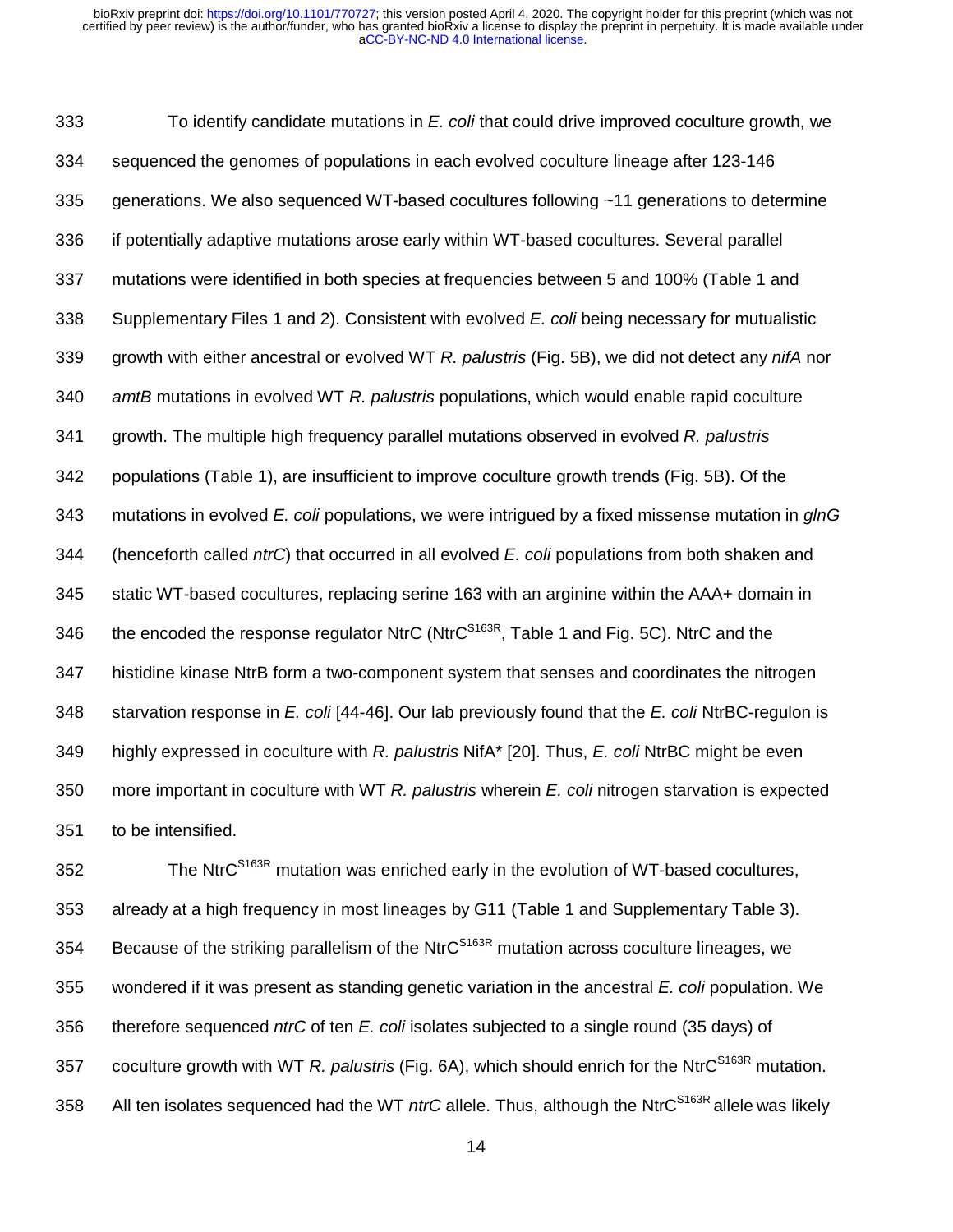359 present in the founder population given its presence in every WT-based coculture lineage, it 360 was likely under strong selection from an initial low frequency. In support of the importance of 361 the NtrC<sup>S163R</sup> allele, we also identified multiple, though different, high frequency mutations in *ntrB* 362 and *ntrC* in *E. coli* populations from NifA\*-based cocultures evolved under both well-mixed and 363 static conditions (Table 1 and Supplementary Table 3). Together, these observations strongly 364 suggest the adaptive importance of *E. coli ntrBC* mutations like NtrC<sup>S163R</sup> for coculture growth, 365 regardless of the NH<sub>4</sub><sup>+</sup>-excreting phenotype of the *R. palustris* partner.

366 To determine if the NtrC<sup>S163R</sup> mutation alone was sufficient to support coculture growth 367 with WT *R. palustris,* we moved the NtrC<sup>S163R</sup> allele into the ancestral *E. coli* strain. Cocultures 368 pairing *E. coli* NtrC<sup>S163R</sup> with WT *R. palustris* grew with a doubling time of 124 ± 22 h, 369 approximately twice as long as cocultures with evolved *E. coli* isolates, but much faster than 370 cocultures with ancestral *E. coli* (Fig. 6A). Thus, the NtrC<sup>S163R</sup> mutation is sufficient to drive 371 coculture growth. Cocultures with *E. coli* NtrC<sup>S163R</sup> reached similar final cell densities, but 372 supported lower WT *R. palustris* abundances than cocultures with evolved *E. coli* isolates (Fig. 373 6B).

374 We speculate that some of the additional parallel mutations in evolved *E. coli* (Table 1) 375 are also adaptive and account for the faster coculture growth rate relative to cocultures with the 376 NtrC<sup>S163R</sup> mutant (Fig. 6A). For example, the *E. coli* strain we used has a frameshift mutation in 377 *rph* that decreases expression of *pyrE* immediately downstream [47]. Mutations in *rph* and in-378 between *rph* and *pyrE*, like those identified here (Table 1 and Supplementary Files 1 and 2), can 379 improve pyrimidine biosynthesis and growth in minimal media [48]. HdfR is a transcriptional 380 regulator that inhibits flagellar expression [49] and activates glutamate synthase expression 381 [50]. HdfR loss-of-function mutations could reduce glutamate synthase expression and 382 synchronize NH<sub>4</sub><sup>+</sup> assimilation with the low NH<sub>4</sub><sup>+</sup> cross-feeding levels in WT-based cocultures. 383 However, the entire HdfR regulon has never been reported and thus could include other genes. 384 In another possible link to nitrogen metabolism, mutations accumulated in the glutamine tRNA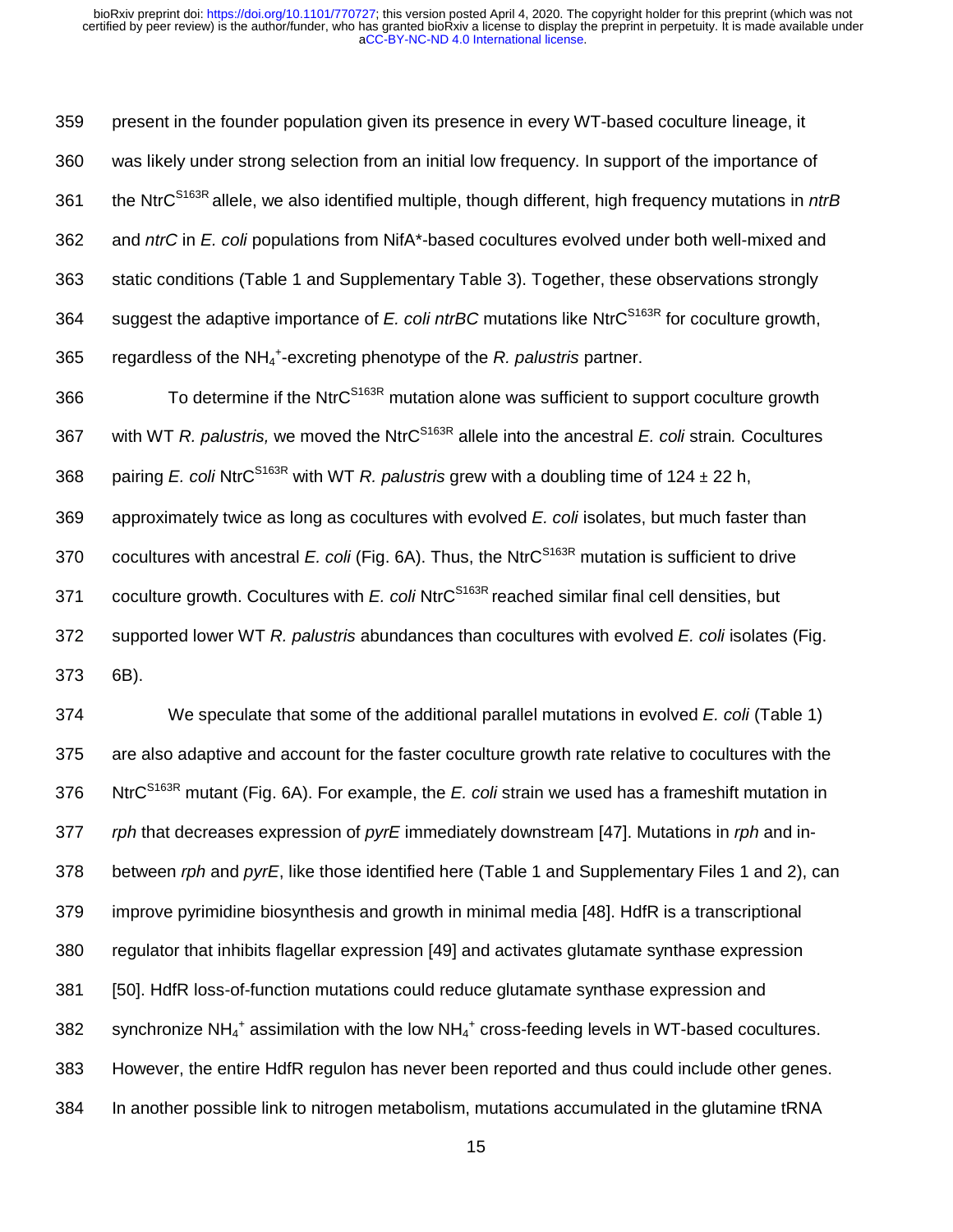385 gene, *glnX* (Table 1). Two of the mutations disrupt the base-pair adjacent to the anti-codon loop 386 while two others alter the anti-codon, one still coding for glutamine but the other coding for 387 histidine. The impact of these mutations is difficult to predict, especially since GlnX is just one of 388 four *E. coli* tRNAs for glutamine. The *yhdWXYZ* operon encodes an NtrC-regulated amino acid 389 ABC transporter, which is predicted to be non-functional due to a frameshift mutation in *yhdW*  390 [44, 45]. The mutations identified in (Table 1) and directly upstream of the *yhdW* pseudogene 391 (Supplementary Files 1 and 2) could restore amino acid transport for use as a nitrogen source 392 or alternatively disrupt NtrC binding upstream of *yhdW* and thereby free up NtrC to regulate 393 genes more critical to  $NH_4^+$  acquisition.

394

**The** *E. coli* **NtrCS163R** 395 **allele constitutively activates ammonium transporter expression***.*  396 Based on the effects of NtrC mutations observed by others [51, 52], we hypothesized that the NtrCS163R 397 allele facilitates coculture growth with WT *R. palustris* by conferring constitutive 398 expression of NtrBC-regulated genes important for NH<sub>4</sub><sup>+</sup> acquisition. We previously determined 399 that NtrC and AmtB were crucial gene products within the NtrBC regulon for growth and 400 coexistence with *R. palustris* NifA<sup>\*</sup> [18, 20]. To test if the NtrC<sup>S163R</sup> allele increased *amtB* and 401 *ntrC* expression, we measured transcript levels by reverse transcription quantitative PCR (RT-402 qPCR) in *E. coli* monocultures grown with 15 mM NH4Cl or subjected to complete nitrogen 403 starvation (~10 h with 0 mM NH4Cl). We chose to perform RT-qPCR on *E. coli* monocultures, 404 because ancestral WT *E. coli* does not readily grow with WT *R. palustris* and because *E. coli* 405 typically constitutes a low percentage (1-5%) of WT-based cocultures, meaning most mRNA 406 would be from *R. palustris*.

407 When cultured with NH<sub>4</sub>Cl, the *E. coli* NtrC<sup>S163R</sup> mutant exhibited ~30 and ~15-fold higher 408 expression of *amtB* and *ntrC*, respectively, than WT *E. coli* (Fig. 6C), indicating that the 409 NtrC<sup>S163R</sup> allele constitutively activates expression of its regulon. Following 10 h of nitrogen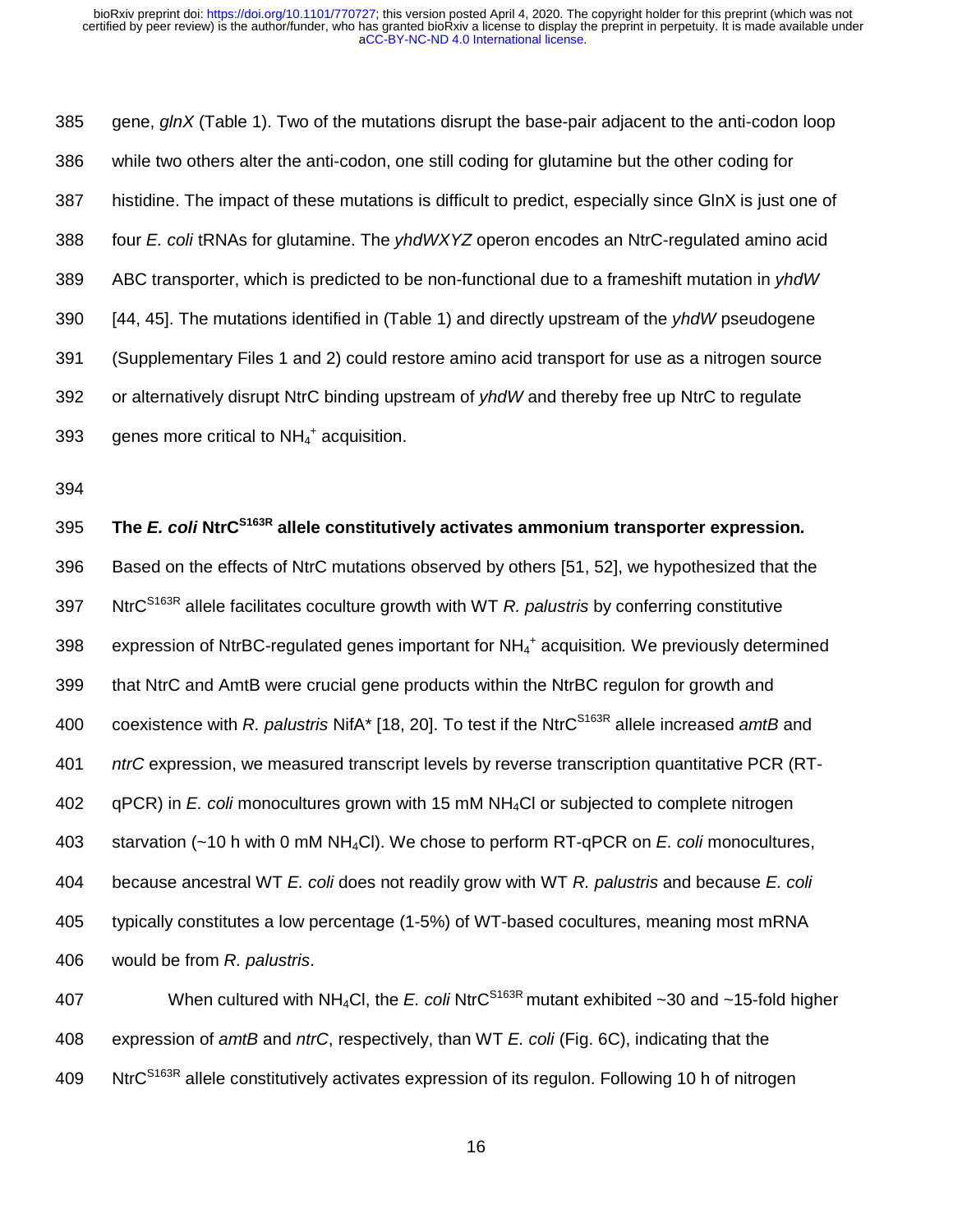starvation, we saw similarly high *amtB* and *ntrC* expression by both the WT and the NtrCS163R 410 411 strains (Fig. 6C). Thus, both the WT and NtrC<sup>S163R</sup> E. coli strains are able to commence strong 412 transcriptional responses to extreme nitrogen starvation. We expect that the level of nitrogen 413 limitation experienced by *E. coli* in coculture with WT *R. palustris* is less extreme than the 414 complete nitrogen starvation conditions used in our qPCR experiments. Although we cannot 415 detect NH<sub>4</sub><sup>+</sup> excretion by WT *R. palustris*, the equilibrium with NH<sub>3</sub> dictates that some will be 416 excreted, possibly within the nM to low µM range where AmtB is critical [21]. We also know that 417 AmtB is important in coculture for E. coli to compete for transiently available NH<sub>4</sub><sup>+</sup> that R. 418 palustris will otherwise reacquire [18]. We therefore hypothesize that the NtrC<sup>S163R</sup> mutation 419 primes *E. coli* for coculture growth with *R. palustris* by maintaining high AmtB expression and 420 thereby enabling acquisition of scarcely available NH<sub>4</sub><sup>+</sup>. The resulting faster *E. coli* growth and 421 metabolism would translate into faster organic acid excretion, which itself would foster *R.*  422 palustris growth and reciprocal NH<sub>4</sub><sup>+</sup> excretion. Thus, we envision that better NH<sub>4</sub><sup>+</sup> acquisition 423 creates a positive feedback loop, enhancing the growth of both players in the mutualism.

424

#### 425 **DISCUSSION**

426 Here, we determined that in cocultures requiring nitrogen transfer from *R. palustris to E. coli*, an 427 E. coli NtrC<sup>S163R</sup> mutation alone is sufficient to enable coculture growth. The mutation results in 428 constitutive activity of the NtrC regulon and thus increased expression of the AmtB NH<sub>4</sub><sup>+</sup> 429  $\;\;$  transporter, which we hypothesize enhances NH<sub>4</sub><sup>+</sup> uptake. This is the first mutation we have 430 identified in the NH<sub>4</sub><sup>+</sup> recipient *E. coli* that is sufficient to support mutualistic growth with WT *R.* 431 *palustris*. Overall, our data suggest that a recipient species can persuade cross-feeding through 432 enhanced nutrient uptake. An improvement in nutrient acquisition by one species could lead to 433 increased reciprocation and thus generate a positive feedback loop in the context of mutualism. 434 Our previous work on this consortium utilized *R. palustris* NifA\* and ΔAmtB strains that 435 we engineered to excrete NH<sub>4</sub><sup>+</sup> [17-19]. In the present study, we did not identify *nifA* or *amtB*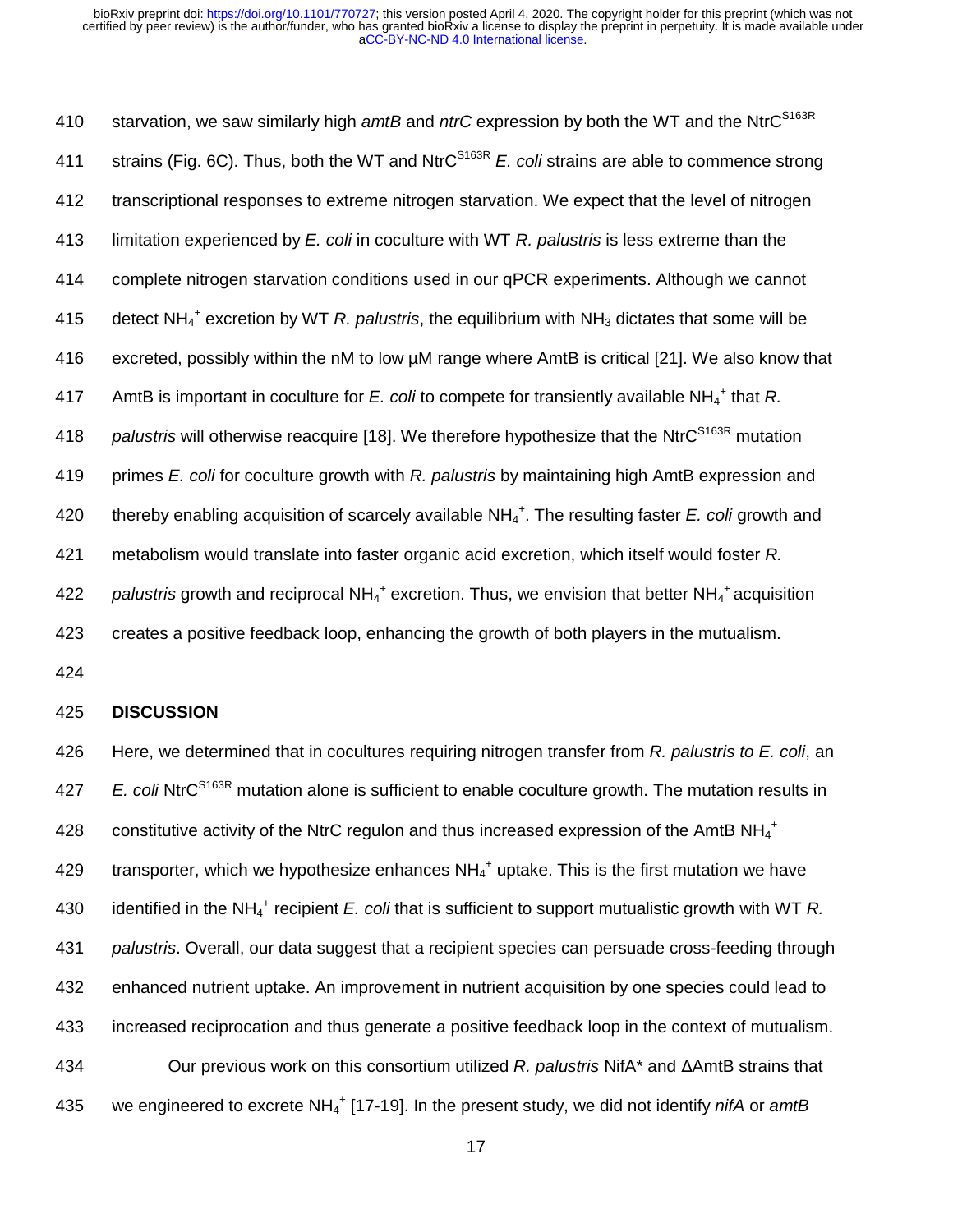436 mutations in evolved WT *R. palustris* populations. *R. palustris nifA* and *amtB* mutations likely 437 incur a fitness cost, such as an increased energetic burden of constitutive nitrogenase 438 expression due to the NifA<sup>\*</sup> mutation or loss of NH<sub>4</sub><sup>+</sup> to WT competitors in the case of an 439 inactivating *amtB* mutation. Thus, emergent *R. palustris nifA* and *amtB* mutants would not be 440 expected to be competitive in the presence of a large WT *R. palustris* population. However, it 441 does not appear that *R. palustris* NifA<sup>\*</sup> regained regulation of nitrogenase and limited NH<sub>4</sub><sup>+</sup> 442 excretion during the experimental evolution of NifA\*-based cocultures. Instead, ancestral and 443 evolved NifA\*-based cocultures supported consistent abundances of *E. coli*, a trait that is 444 dependent on the level of NH<sub>4</sub><sup>+</sup> excretion [17-19]. Our results therefore suggest that the NifA<sup>\*</sup> 445 mutation, a 48-bp deletion, is not prone to frequent or rapid suppression, at least during the time 446 scale of this study, potentially because multiple mutations would be required. It is also possible 447 that the cost of constitutive  $N_2$  fixation is relatively low within this mutualism. Based on our 448 findings, we propose that experimental evolution of synthetic consortia is useful for both for 449 identifying novel genotypes enabling coexistence and for assessing the stability of putatively 450 costly engineered genotypes.

451 More broadly, our results indicate that within a cross-feeding partnership, multiple 452 combinations of recipient and producer genotypes can lead to stable coexistence but only 453 certain combinations will be favored based on the selective environment. Under well-mixed 454 conditions there is intense competition between recipients as well as producers for limiting, 455 communally-valuable nutrients, such as  $NH_4^+$  [18], vitamins, or amino acids [1, 7, 8]. 456 Additionally, there is a probable fitness cost for producers associated with increased nutrient 457 excretion in well-mixed environments. Under well-mixed conditions, costless self-serving and 458 mutually beneficial mutations, but not costly partner-serving mutations, are favored to evolve 459 [53]. Therefore mutations that improve a recipient's ability to acquire nutrients from producers, 460 and thereby outcompete other recipient genotypes, can evolve rapidly [54]. Recipient mutations 461 that enhance metabolite uptake also erode the partial privatization of communally valuable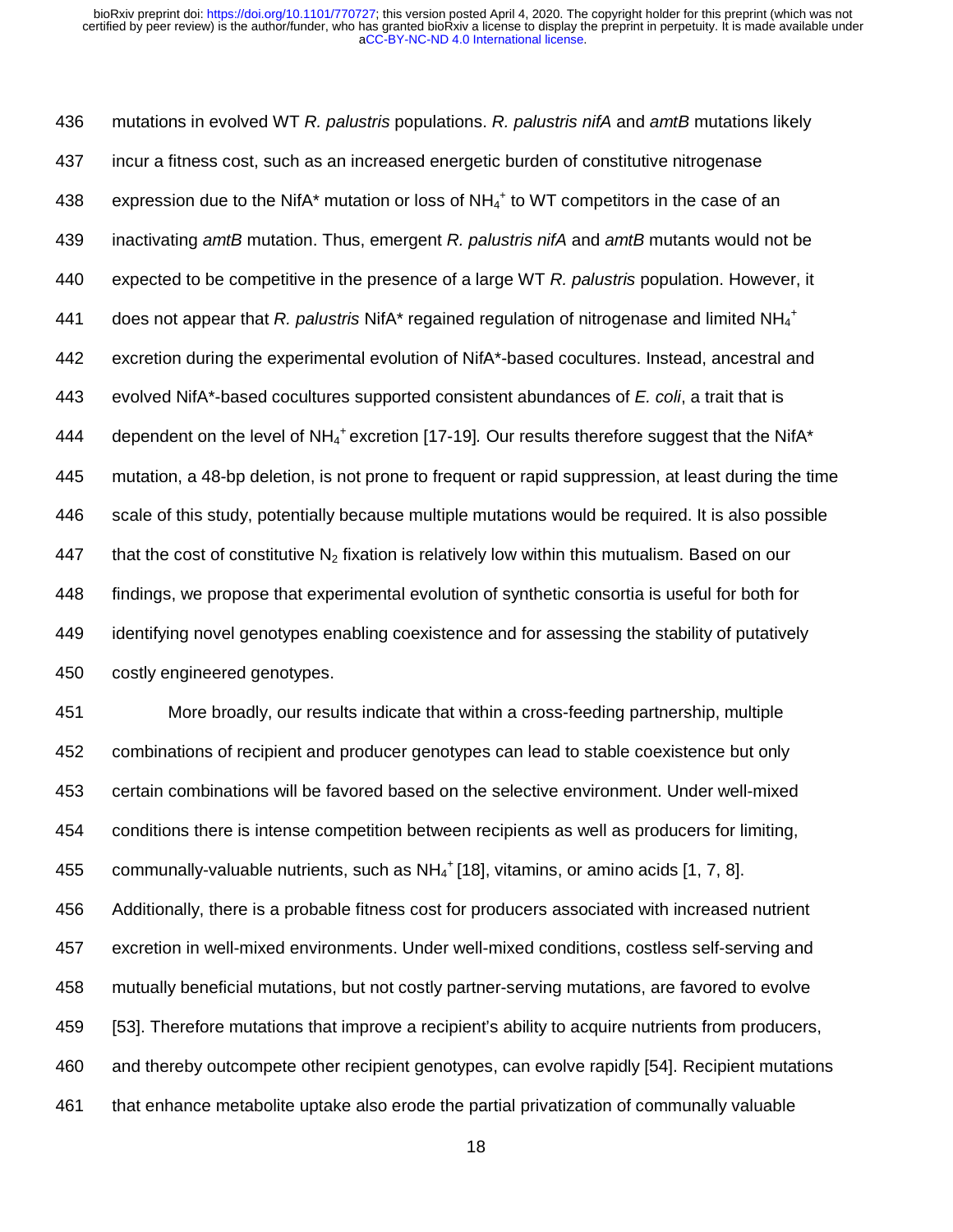462 nutrients released by the producer [55]. Even so, these recipient mutations can benefit 463 producers if they promote mutualistic interactions [54]. We view the *E. coli* NtrC<sup>S163R</sup> mutation as 464 an example of a conditionally-costless self-serving mutation, given its rapid emergence in well-465 mixed cocultures, but one that is mutually beneficial in the context of an obligate mutualism. We 466 hypothesize that the benefit of the NtrC<sup>S163R</sup> mutation for *E. coli* extends more generally to 467 surviving nitrogen limitation. In support of this, an NtrC<sup> $V18L$ </sup> mutation that similarly increased 468 *amtB* expression was adaptive for *E. coli* evolved in nitrogen-limiting monocultures [56]. *E. coli* 469 is nitrogen-limited in all coculture conditions used in this study, likely explaining why *E. coli*  470 NtrBC mutations were also observed in evolved NifA\*-based cocultures, and in all static 471 cocultures, where the dense populations at the bottom of the test tube likely intensify 472 competition for  $NH_4^+$ .

473 Mutations that improve nutrient acquisition can be mutually beneficial for cross-feeding 474 partners under conditions where neither species can grow well without reciprocal nutrient 475 exchange. However, mutations that enhance nutrient uptake could also be adaptive for the 476 recipient when there is no reciprocal benefit to the producer. For example, acetate cross-feeding 477 repeatedly evolved in *E. coli* populations under glucose-limiting conditions through mutations 478 that enhanced acetate uptake by a nascent recipient subpopulation [57, 58]. Unlike in our study, 479 the acetate-consuming recipients did not provide a clear reciprocal benefit to the acetate-480 excreting producers beyond a potentially relaxed competition for glucose due to resource 481 partitioning [57, 58]. Consequently, mutations that enhance nutrient uptake could foster the 482 emergence of mutualistic, commensal, or competitive interactions, depending on community 483 composition and conditions [54, 57, 58]. In natural microbial communities, where auxotrophy is 484 prevalent [1, 7] and most cells exhibit low metabolic activity [9, 10], mutations that improve 485 acquisition of limiting nutrients could allow certain populations to flourish. Understanding the 486 consequences of mutations that expedite metabolite acquisition could thus inform on the origins 487 of various ecological relationships. This knowledge could ultimately be harnessed for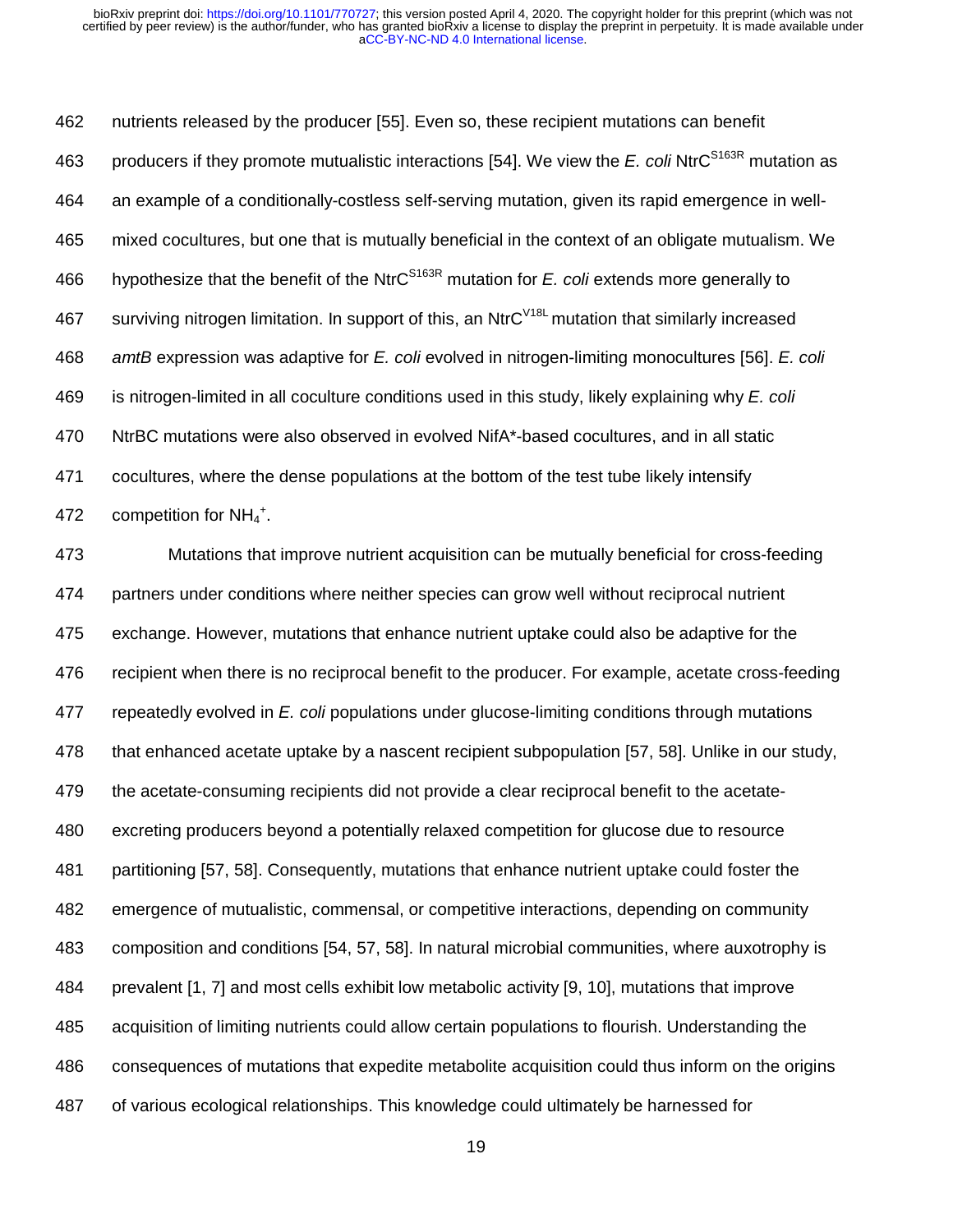- 488 applications ranging from facilitating coexistence within synthetic consortia to probiotic-mediated
- 489 competitive exclusion of pathogens.
- 490

# 491 **Acknowledgements**

- 492 This work was supported in part by U.S. Army Research Office grants W911NF-14-1-0411 and
- 493 W911NF-17-1-0159, a National Science Foundation CAREER award MCB-1749489, the U.S.
- 494 Department of Energy, Office of Science, Office of Biological and Environmental Research,
- 495 under award DE-SC0008131, and the Joint Genome Institute Community Science Program,
- 496 CSP 502893. The work conducted by the U.S. Department of Energy Joint Genome Institute, a
- 497 DOE Office of Science User Facility, is supported by the Office of Science of the U.S.
- 498 Department of Energy under Contract No. DE-AC02-05CH11231.
- 499 We thank AL Posto, JR Gliessman, and MC Onyeziri for coculture passaging and initial
- 500 characterizations, JT Lennon and BK Lehmkuhl for equipment and assistance with qRT-PCR,
- 501 and J Ford and AM Buechlein at the IU Center for Genomics and Bioinformatics.
- 502

## 503 **References**

- 504 1. Seth EC, Taga ME. Nutrient cross-feeding in the microbial world. Front Microbiol. 505 2014;5:350.
- 506 2. Estrela S, Trisos CH, Brown SP, Associate Editor: Pejman R, Editor: Troy D. From 507 Metabolism to Ecology: Cross-Feeding Interactions Shape the Balance between Polymicrobial
- 508 Conflict and Mutualism. Am Nat. 2012;180:566-76.
- 509 3. Morris BEL, Henneberger R, Huber H, Moissl-Eichinger C. Microbial syntrophy:
- 510 interaction for the common good. FEMS Microbiol Rev. 2013;37:384-406.
- 511 4. Ponomarova O, Patil KR. Metabolic interactions in microbial communities: untangling the 512 Gordian knot. Curr Opin Microbiol. 2015;27:37-44.
- 513 5. Zelezniak A, Andrejev S, Ponomarova O, Mende DR, Bork P, Patil KR. Metabolic
- 514 dependencies drive species co-occurrence in diverse microbial communities. Proc Natl Acad 515 Sci USA. 2015;112:6449-54.
- 516 6. Embree M, Liu JK, Al-Bassam MM, Zengler K. Networks of energetic and metabolic
- 517 interactions define dynamics in microbial communities. Proc Natl Acad Sci USA.
- 518 2015;112:15450-5.
- 519 7. Zengler K, Zaramela LS. The social network of microorganisms how auxotrophies 520 shape complex communities. Nat Rev Microbiol. 2018;16:383-90.
- 521 8. Mee MT, Collins JJ, Church GM, Wang HH. Syntrophic exchange in synthetic microbial 522 communities. Proc Natl Acad Sci USA. 2014;111:E2149-E56.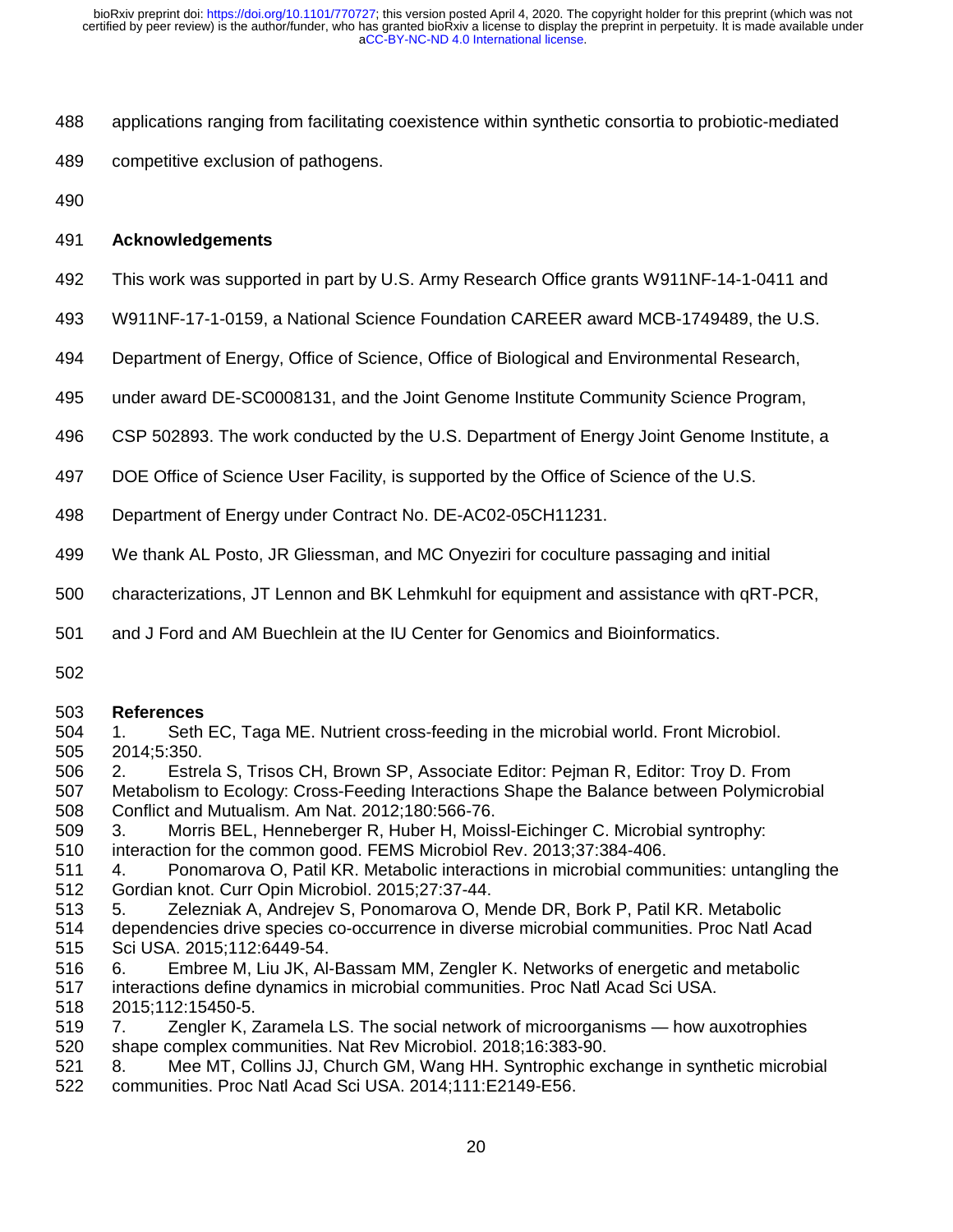523 9. Bergkessel M, Basta DW, Newman DK. The physiology of growth arrest: uniting 524 molecular and environmental microbiology. Nat Rev Microbiol. 2016;14:549-62. 525 10. Lennon JT, Jones SE. Microbial seed banks: the ecological and evolutionary 526 implications of dormancy. Nat Rev Microbiol. 2011;9:119-30. 527 11. Momeni B, Chen C-C, Hillesland KL, Waite A, Shou W. Using artificial systems to 528 explore the ecology and evolution of symbioses. Cell Mol Life Sci. 2011;68:1353-68. 529 12. Mee MT, Wang HH. Engineering ecosystems and synthetic ecologies. Mol Biosyst. 530 2012;8:2470-83. 531 13. Lindemann SR, Bernstein HC, Song H-S, Fredrickson JK, Fields MW, Shou W, et al. 532 Engineering microbial consortia for controllable outputs. ISME J. 2016;10:2077-84. 533 14. Widder S, Allen RJ, Pfeiffer T, Curtis TP, Wiuf C, Sloan WT, et al. Challenges in 534 microbial ecology: building predictive understanding of community function and dynamics. ISME 535 J. 2016;10:2557-68. 536 15. Hillesland KL, Stahl DA. Rapid evolution of stability and productivity at the origin of a 537 microbial mutualism. Proc Natl Acad Sci USA. 2010;107:2124-9. 538 16. Harcombe WR, Riehl WJ, Dukovski I, Granger BR, Betts A, Lang AH, et al. Metabolic 539 resource allocation in individual microbes determines ecosystem interactions and spatial 540 dynamics. Cell Rep. 2014;7:1104-15. 541 17. LaSarre B, McCully AL, Lennon JT, McKinlay JB. Microbial mutualism dynamics 542 governed by dose-dependent toxicity of cross-fed nutrients. ISME J. 2016;11:337-48. 543 18. McCully AL, LaSarre B, McKinlay JB. Recipient-biased competition for an intracellularly 544 generated cross-fed nutrient is required for coexistence of microbial mutualists. mBio. 545 2017;8:e01620-17. 546 19. McCully AL, LaSarre B, McKinlay JB. Growth-independent cross-feeding modifies 547 boundaries for coexistence in a bacterial mutualism. Environ Microbiol. 2017;19:3538-50. 548 20. McCully AL, Behringer MG, Gliessman JR, Pilipenko EV, Mazny JL, Lynch M, et al. An 549 *Escherichia coli* nitrogen starvation response is important for mutualistic coexistence with 550 *Rhodopseudomonas palustris*. Appl Environ Microbiol. 2018;84:e00404-18. 551 21. Kim M, Zhang Z, Okano H, Yan D, Groisman A, Hwa T. Need-based activation of<br>552 ammonium uptake in *Escherichia coli*. Mol Syst Biol. 2012;8:616.<br>553 22. Walter A, Gutknecht J. Permeability of small nonelectrolytes 552 ammonium uptake in *Escherichia coli*. Mol Syst Biol. 2012;8:616. 553 22. Walter A, Gutknecht J. Permeability of small nonelectrolytes through lipid bilayer 554 membranes. J Membrane Biol. 1986;90:207-17. 555 23. Dixon R, Kahn D. Genetic regulation of biological nitrogen fixation. Nat Rev Microbiol. 556 2004;2:621-31. 557 24. McKinlay JB, Harwood CS. Carbon dioxide fixation as a central redox cofactor recycling 558 mechanism in bacteria. Proc Natl Acad Sci USA. 2010;107:11669-75. 559 25. Blattner FR, Plunkett G, Bloch CA, Perna NT, Burland V, Riley M, et al. The complete 560 genome sequence of *Escherichia coli* K-12. Science. 1997;277:1453-62. 561 26. Kim M-K, Harwood CS. Regulation of benzoate-CoA ligase in *Rhodopseudomonas*  562 *palustris*. FEMS Microbiol Lett. 1991;83:199-203. 563 27. Quandt J, Hynes MF. Versatile suicide vectors which allow direct selection for gene 564 replacement in Gram-negative bacteria. Gene. 1993;127:15-21. 565 28. Datsenko KA, Wanner BL. One-step inactivation of chromosomal genes in *Escherichia*  566 *coli* K-12 using PCR products. Proc Natl Acad Sci USA. 2000;97:6640-5. 567 29. Rey FE, Oda Y, Harwood CS. Regulation of uptake hydrogenase and effects of 568 hydrogen utilization on gene expression in *Rhodopseudomonas palustris*. J Bacteriol. 569 2006;188:6143-52. 570 30. McKinlay JB, Zeikus JG, Vieille C. Insights into *Actinobacillus succinogenes* fermentative 571 metabolism in a chemically defined growth medium. Appl Environ Microbiol. 2005;71:6651-6.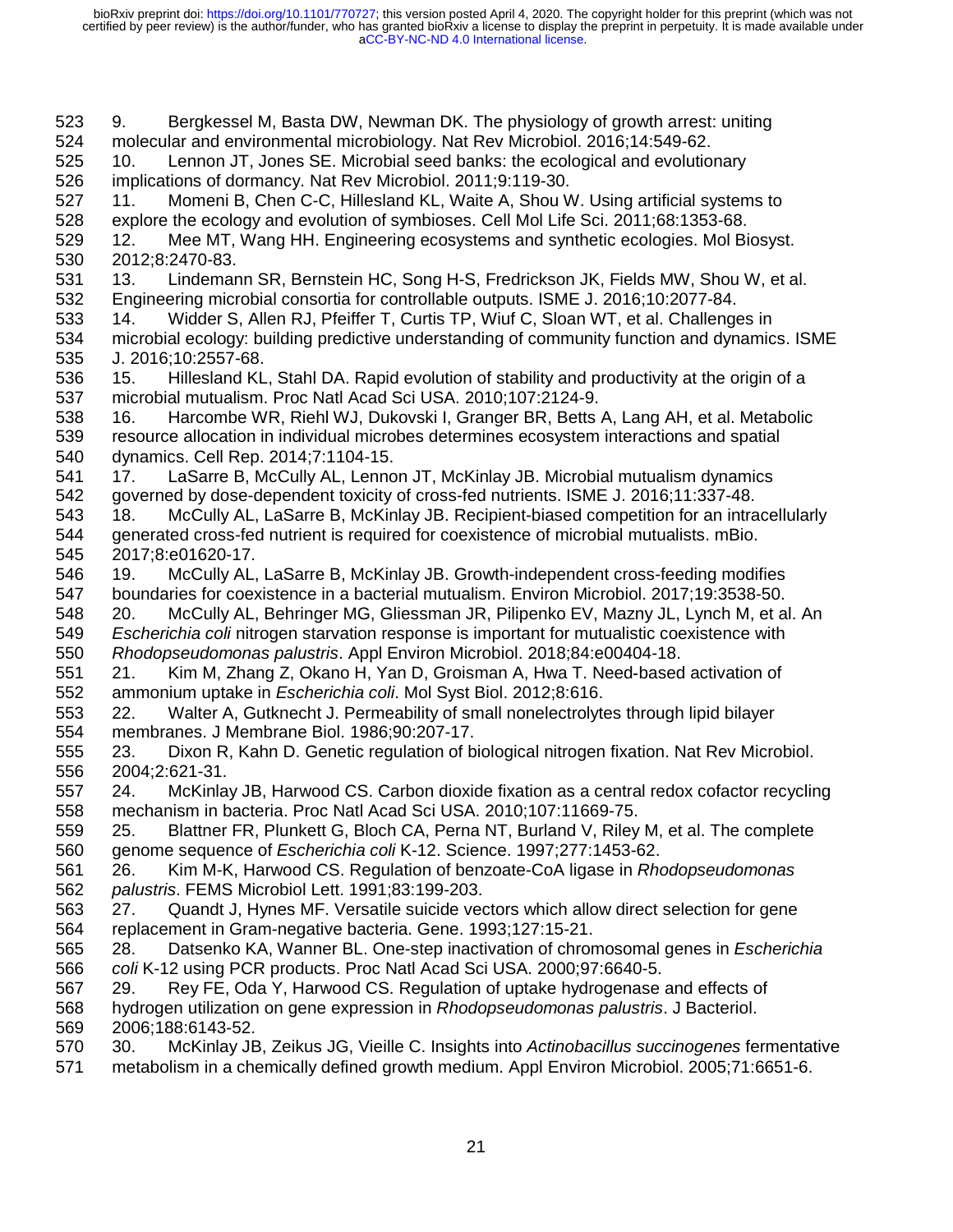572 31. Huang JJ, Heiniger EK, McKinlay JB, Harwood CS. Production of hydrogen gas from

573 light and the inorganic electron donor thiosulfate by *Rhodopseudomonas palustris*. Appl Environ 574 Microbiol. 2010;76:7717-22.

575 32. Zhou K, Zhou L, Lim QE, Zou R, Stephanopoulos G, Too H-P. Novel reference genes for 576 quantifying transcriptional responses of *Escherichia coli* to protein overexpression by 577 quantitative PCR. BMC Mol Biol. 2011;12:18.

578 33. Bolger AM, Lohse M, Usadel B. Trimmomatic: a flexible trimmer for Illumina sequence 579 data. Bioinformatics. 2014;30:2114-20.

580 34. Deatherage DE, Barrick JE. Identification of mutations in laboratory-evolved microbes

- 581 from next-generation sequencing data using breseq. In: Sun L, Shou W, editors. Engineering 582 and analyzing multicellular systems: Methods and protocols. New York, NY: Springer New York; 583 2014. p. 165-88.
- 584 35. Li H, Durbin R. Fast and accurate short read alignment with Burrows–Wheeler 585 transform. Bioinformatics. 2009;25:1754-60.

586 36. Cingolani P, Platts A, Wang LL, Coon M, Nguyen T, Wang L, et al. A program for 587 annotating and predicting the effects of single nucleotide polymorphisms, SnpEff. Fly. 588 2012;6:80-92.

589 37. Harcombe WR, Chacón JM, Adamowicz EM, Chubiz LM, Marx CJ. Evolution of

590 bidirectional costly mutualism from byproduct consumption. Proc Natl Acad Sci USA. 591 2018;115:12000-4.

- 592 38. Pande S, Kaftan F, Lang S, Svatoš A, Germerodt S, Kost C. Privatization of cooperative 593 benefits stabilizes mutualistic cross-feeding interactions in spatially structured environments. 594 ISME J. 2015;10:1413-23.
- 595 39. Lipson DA. The complex relationship between microbial growth rate and yield and its 596 implications for ecosystem processes. Front Microbiol. 2015;6:615.
- 597 40. Wortel MT, Noor E, Ferris M, Bruggeman FJ, Liebermeister W. Metabolic enzyme cost 598 explains variable trade-offs between microbial growth rate and yield. PLoS Comp Biol. 599 2018;14:e1006010.

600 41. Cheng C, O'Brien EJ, McCloskey D, Utrilla J, Olson C, LaCroix RA, et al. Laboratory 601 evolution reveals a two-dimensional rate-yield tradeoff in microbial metabolism. PLoS Comp 602 Biol. 2019;15:e1007066.

- 603 42. McDowall JS, Murphy BJ, Haumann M, Palmer T, Armstrong FA, Sargent F. Bacterial 604 formate hydrogenlyase complex. Proc Natl Acad Sci USA. 2014;111:E3948-E56.
- 605 43. Sangani AA, McCully AL, LaSarre B, McKinlay JB. Fermentative *Escherichia coli* makes 606 a substantial contribution to H2 production in coculture with phototrophic *Rhodopseudomonas*  607 *palustris*. FEMS Microbiol Lett. 2019;366:fnz162.

608 44. Zimmer DP, Soupene E, Lee HL, Wendisch VF, Khodursky AB, Peter BJ, et al. Nitrogen 609 regulatory protein C-controlled genes of *Escherichia coli*: Scavenging as a defense against 610 nitrogen limitation. Proc Natl Acad Sci USA. 2000;97:14674-9.

611 45. Brown DR, Barton G, Pan Z, Buck M, Wigneshweraraj S. Nitrogen stress response and 612 stringent response are coupled in *Escherichia coli*. Nat Commun. 2014;5:4115.

- 613 46. Switzer A, Brown DR, Wigneshweraraj S. New insights into the adaptive transcriptional 614 response to nitrogen starvation in *Escherichia coli*. Biochem Soc Trans. 2018:BST20180502.
- 615 47. Jensen KF. The *Escherichia coli* K-12 "wild types" W3110 and MG1655 have an rph
- 616 frameshift mutation that leads to pyrimidine starvation due to low pyrE expression levels. J 617 Bacteriol. 1993;175:3401-7.
- 618 48. LaCroix RA, Sandberg TE, O'Brien EJ, Utrilla J, Ebrahim A, Guzman GI, et al. Use of 619 adaptive laboratory evolution to discover key mutations enabling rapid growth of *Escherichia coli* 620 K-12 MG1655 on glucose minimal medium. Appl Environ Microbiol. 2015;81:17-30.
- 621 49. Ko M, Park C. H-NS-dependent regulation of flagellar synthesis is mediated by a LysR 622 family protein. J Bacteriol. 2000;182:4670-2.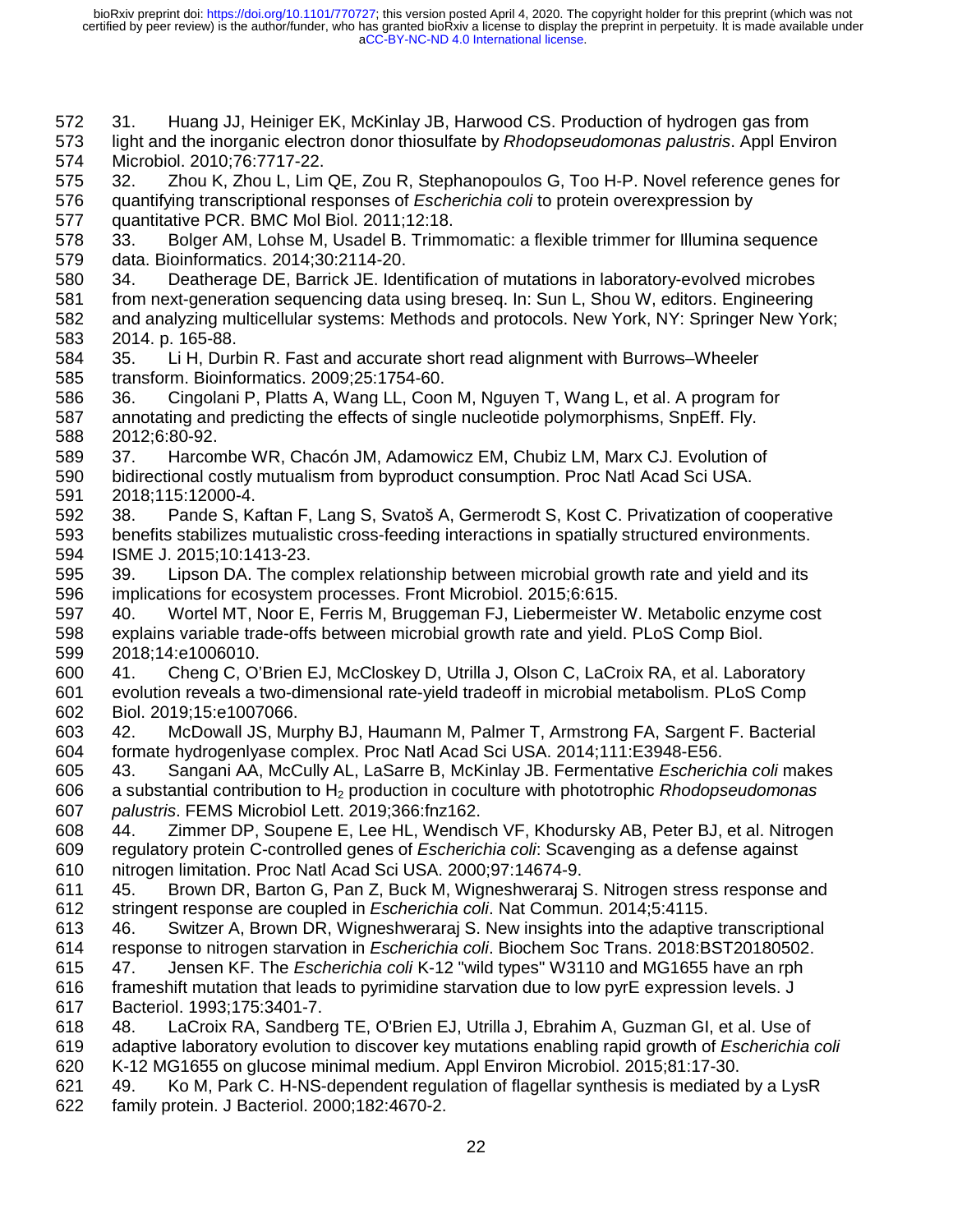623 50. Krin E, Danchin A, Soutourina O. Decrypting the H-NS-dependent regulatory cascade of 624 acid stress resistance in *Escherichia coli*. BMC Microbiol. 2010;10:273.

625 51. Weglenski P, Ninfa AJ, Ueno-Nishio S, Magasanik B. Mutations in the *glnG* gene of 626 *Escherichia coli* that result in increased activity of nitrogen regulator I. J Bacteriol. 627 1989;171:4479-85.

628 52. Dixon R, Eydmann T, Henderson N, Austin S. Substitutions at a single amino acid 629 residue in the nitrogen-regulated activator protein NTRC differentially influence its activity in 630 response to phosphorylation. Mol Microbiol. 1991;5:1657-67.

631 53. Hart SFM, Pineda JMB, Chen C-C, Green R, Shou W. Disentangling strictly self-serving 632 mutations from win-win mutations in a mutualistic microbial community. bioRxiv. 2019:530287.

- 633 54. Waite AJ, Shou W. Adaptation to a new environment allows cooperators to purge 634 cheaters stochastically. Proc Natl Acad Sci USA. 2012;109:19079-86.
- 635 55. Estrela S, Morris JJ, Kerr B. Private benefits and metabolic conflicts shape the 636 emergence of microbial interdependencies. Environ Microbiol. 2016;18:1415-27.
- 637 56. Warsi OM, Andersson DI, Dykhuizen DE. Different adaptive strategies in E. coli 638 populations evolving under macronutrient limitation and metal ion limitation. BMC Evol Biol. 639 2018;18:72.
- 640 57. Rosenzweig RF, Sharp RR, Treves DS, Adams J. Microbial evolution in a simple 641 unstructured environment: genetic differentiation in *Escherichia coli*. Genetics. 1994;137:903- 642 17.
- 643 58. Treves DS, Manning S, Adams J. Repeated evolution of an acetate-crossfeeding 644 polymorphism in long-term populations of *Escherichia coli*. Mol Biol Evol. 1998;15:789-97.
- 645 59. Larimer FW, Chain P, Hauser L, Lamerdin J, Malfatti S, Do L, et al. Complete genome 646 sequence of the metabolically versatile photosynthetic bacterium *Rhodopseudomonas palustris*. 647 Nat Biotechnol. 2004;22:55-61.
- 648 60. Hayashi K, Morooka N, Yamamoto Y, Fujita K, Isono K, Choi S, et al. Highly accurate

649 genome sequences of *Escherichia coli* K-12 strains MG1655 and W3110. Mol Syst Biol. 650 2006;2:2006.0007.

651 61. Simon R, Priefer U, Pühler A. A broad host range mobilization system for in vivo genetic 652 engineering: transposon mutagenesis in Gram negative bacteria. Biotechnol. 1983;1:784-91.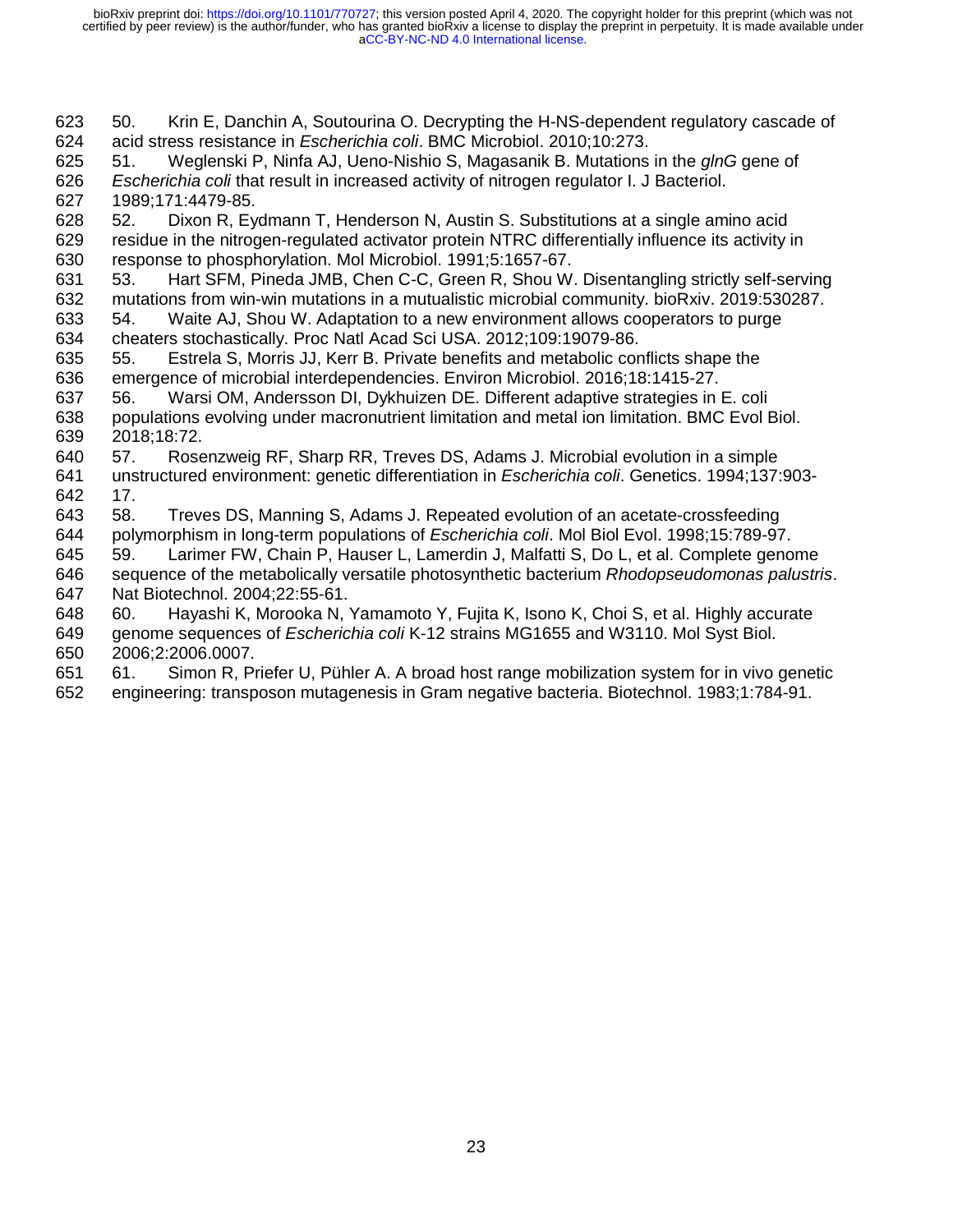## 653 **FIGURE LEGENDS**





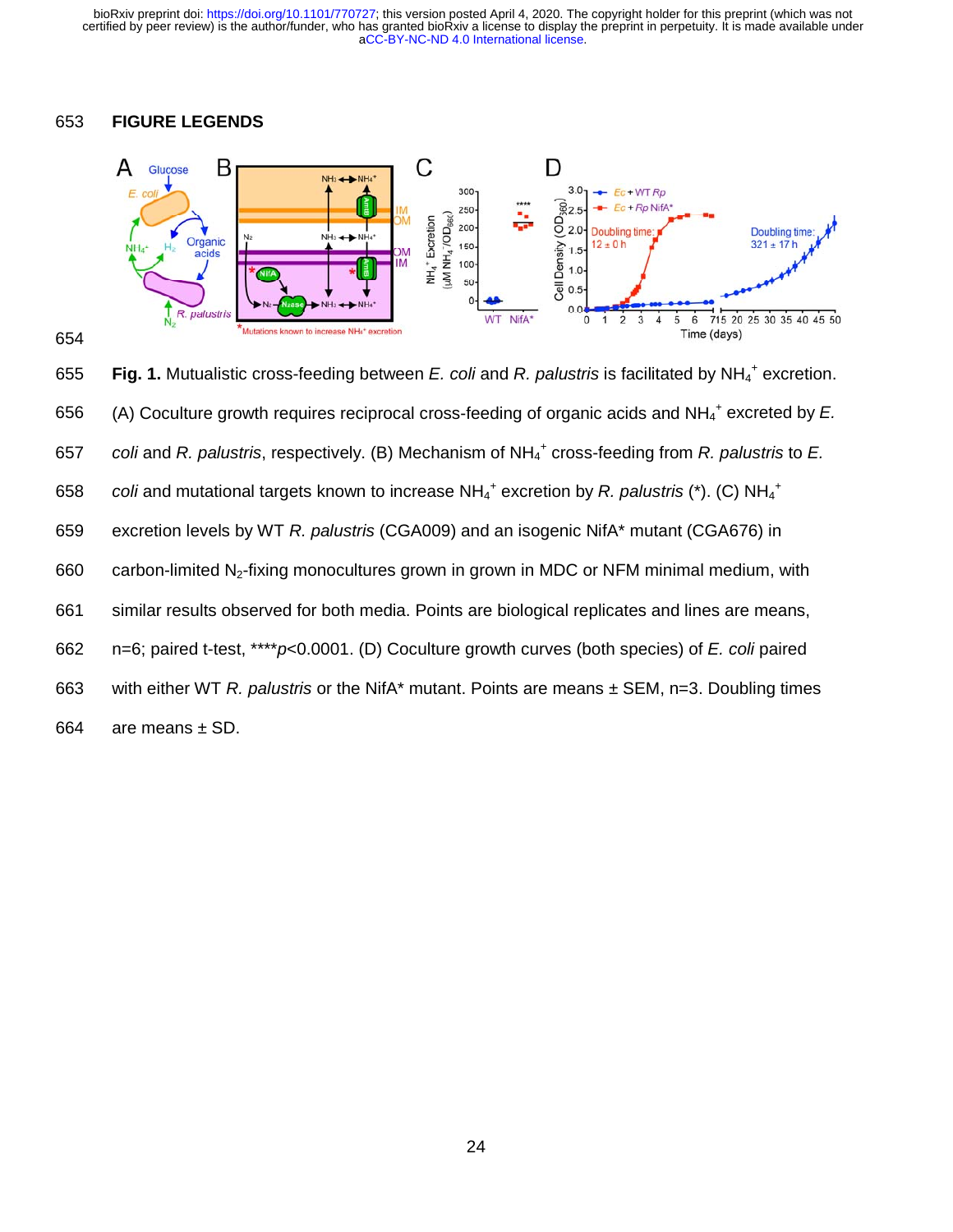

665

666 **Fig. 2.** Coculture doubling times decreased during experimental evolution of WT-based 667 (CGA4001; blue) and NifA\*-based (CGA4003; red) cocultures. Points are values for the 668 indicated individual revived coculture lineages. (A) Design for experimental evolution of parallel 669 WT-based (A-F) and NifA\*-based (M-R) cocultures via serial transfer. (B, C) Growth curves 670 (both species) of WT-based (blue circles) and NifA\*-based (red squares) cocultures revived 671 after two transfers (17 generations) (B) or 25 transfers (146 generations) (C) of experimental 672 evolution. Different shades indicate the different lineages. (D, E) Coculture doubling times (both 673 species) of individual WT-based cocultures (D) or NifA\* based cocultures (E) at generation 674 (Gen.) 17 and 146 (\*, Wilcoxon matched-pairs signed rank, *p*=0.0313). (D) The red line 675 indicates the doubling time of NifA\*-based cocultures at Gen. 17.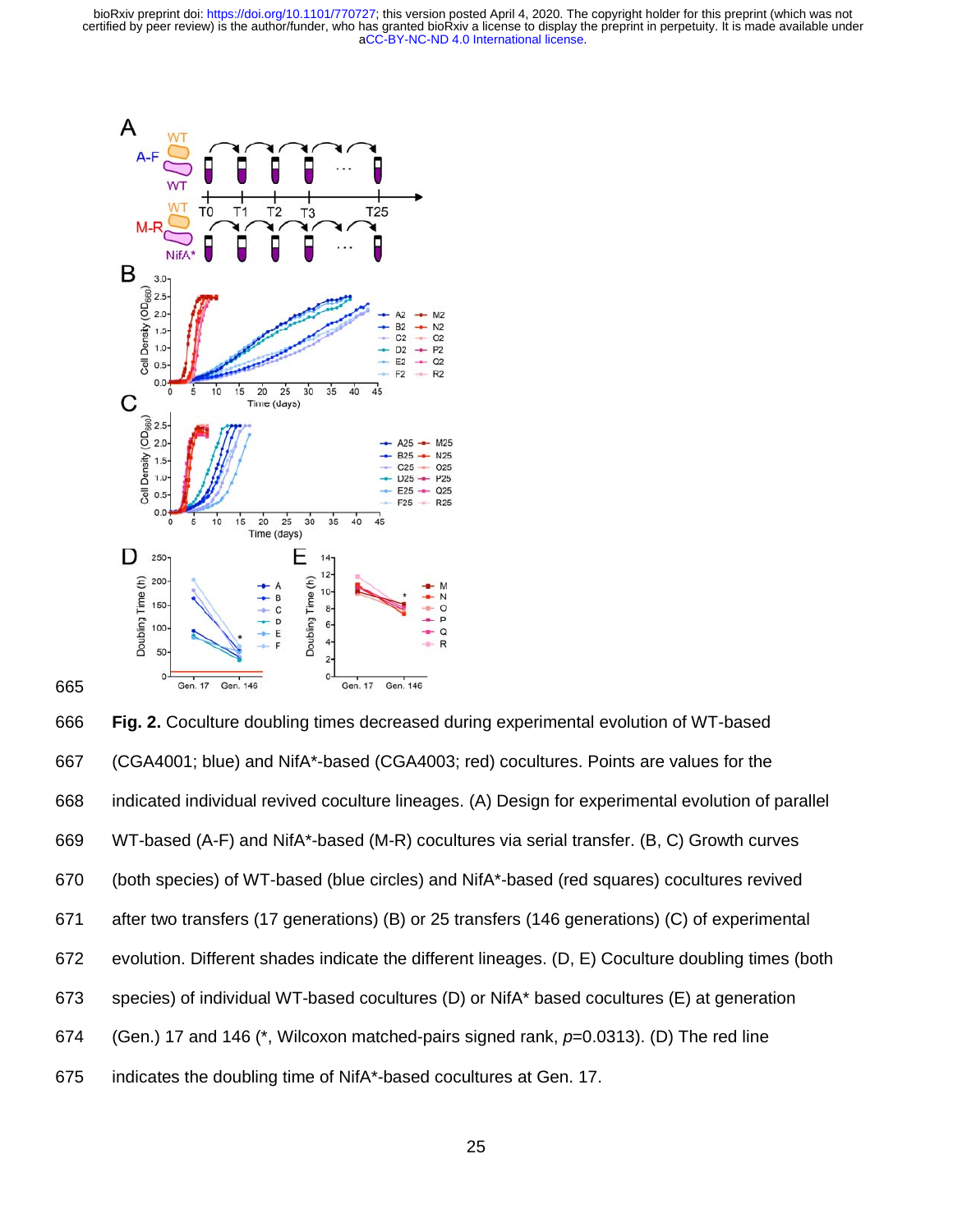[aCC-BY-NC-ND 4.0 International license.](http://creativecommons.org/licenses/by-nc-nd/4.0/) certified by peer review) is the author/funder, who has granted bioRxiv a license to display the preprint in perpetuity. It is made available under bioRxiv preprint doi: [https://doi.org/10.1101/770727;](https://doi.org/10.1101/770727) this version posted April 4, 2020. The copyright holder for this preprint (which was not





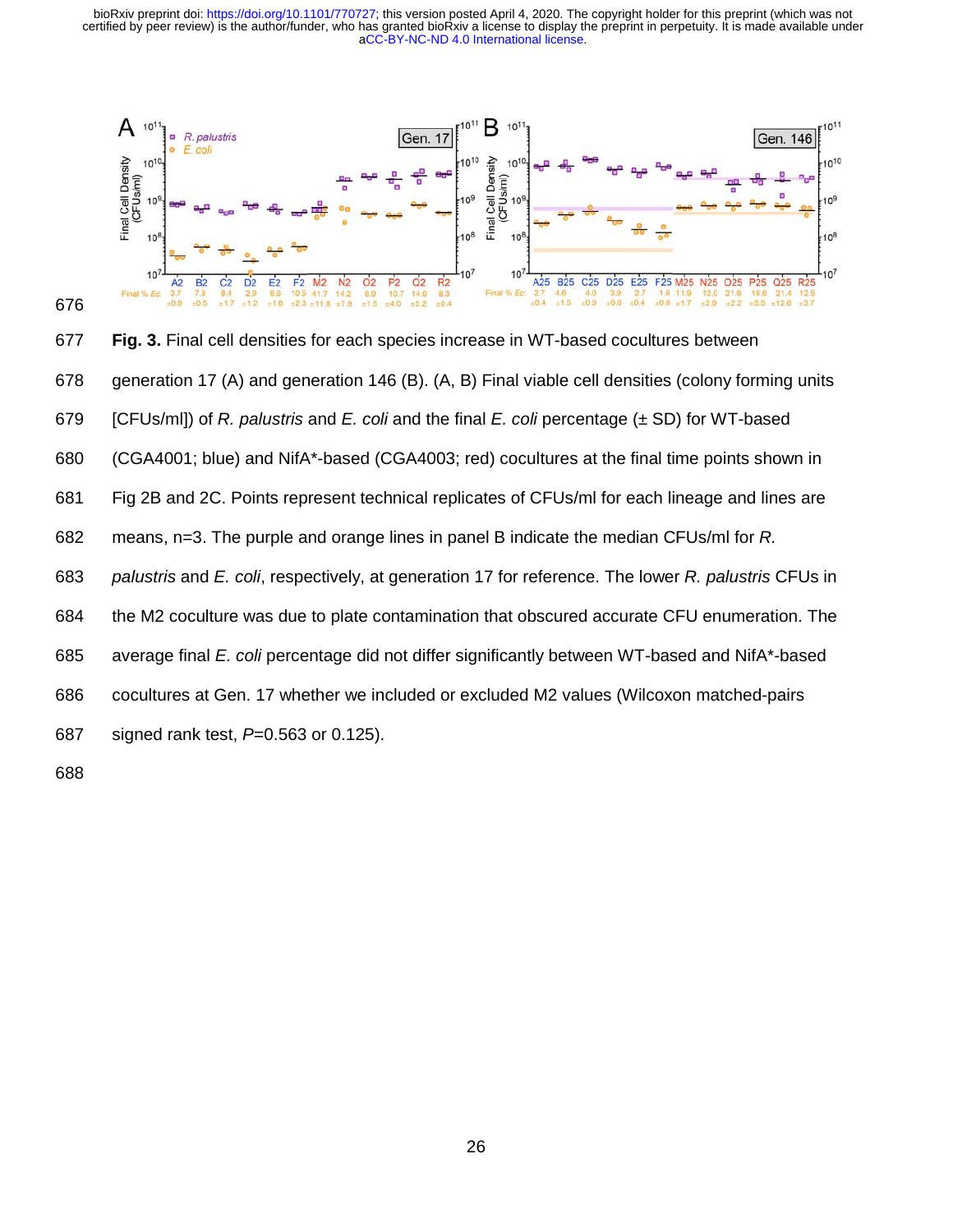

690 **Fig. 4.** WT-based (blue) and NifA\*-based (red) cocultures exhibit distinct metabolic phenotypes.

691 Bars represent a single measurement for each lineage for glucose consumption (A), growth

692 yield (B), formate yield (C),  $H_2$  yield (D), and final pH (E) for the indicated WT-based (CGA4001;

693 blue) and NifA\*-based (CGA4003; red) revived coculture lineages at generation (Gen) 17 and

694 146. Different shades indicate different lineages. ND, not detected. Asterisk (\*) indicates that the

695 pH for lineage P at G17 was not quantified because culture tube broke prior to measurement.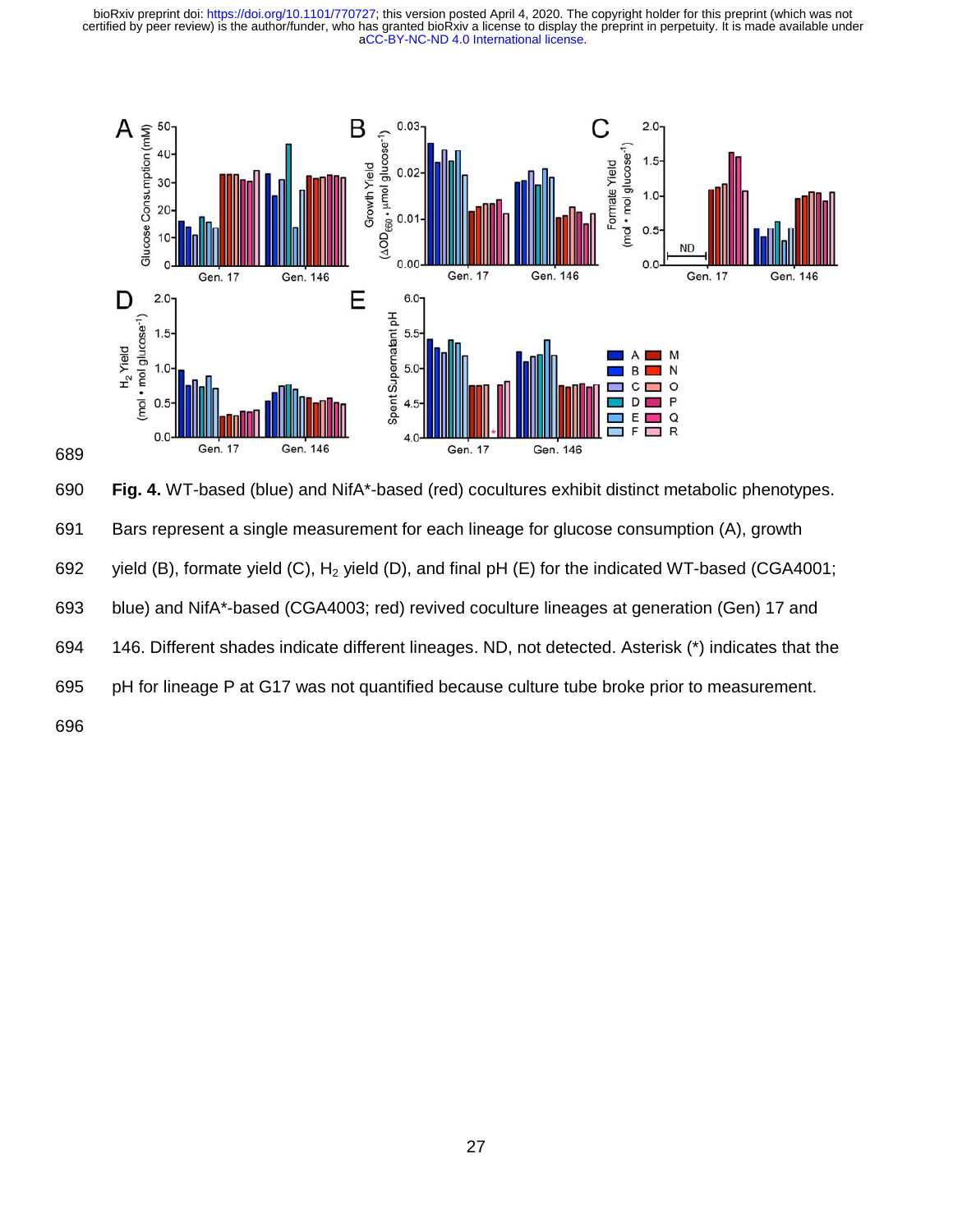

697

698 **Fig. 5.** Adaptation by *E. coli* is sufficient to enable growth of WT-based cocultures. Ancestral 699 (anc) and evolved (evo) WT *R. palustris* (CGA4001) and WT *E. coli* were paired in all possible 700 combinations (A) and the growth of the cocultures (both species) was monitored (B). (B) Points 701 are means ± SEM, n=3*.* (C) The location (red line) of the missense mutation in *E. coli* NtrC, 702 which was fixed in all six parallel evolved *E. coli* populations from WT-based cocultures at 703 G140-146.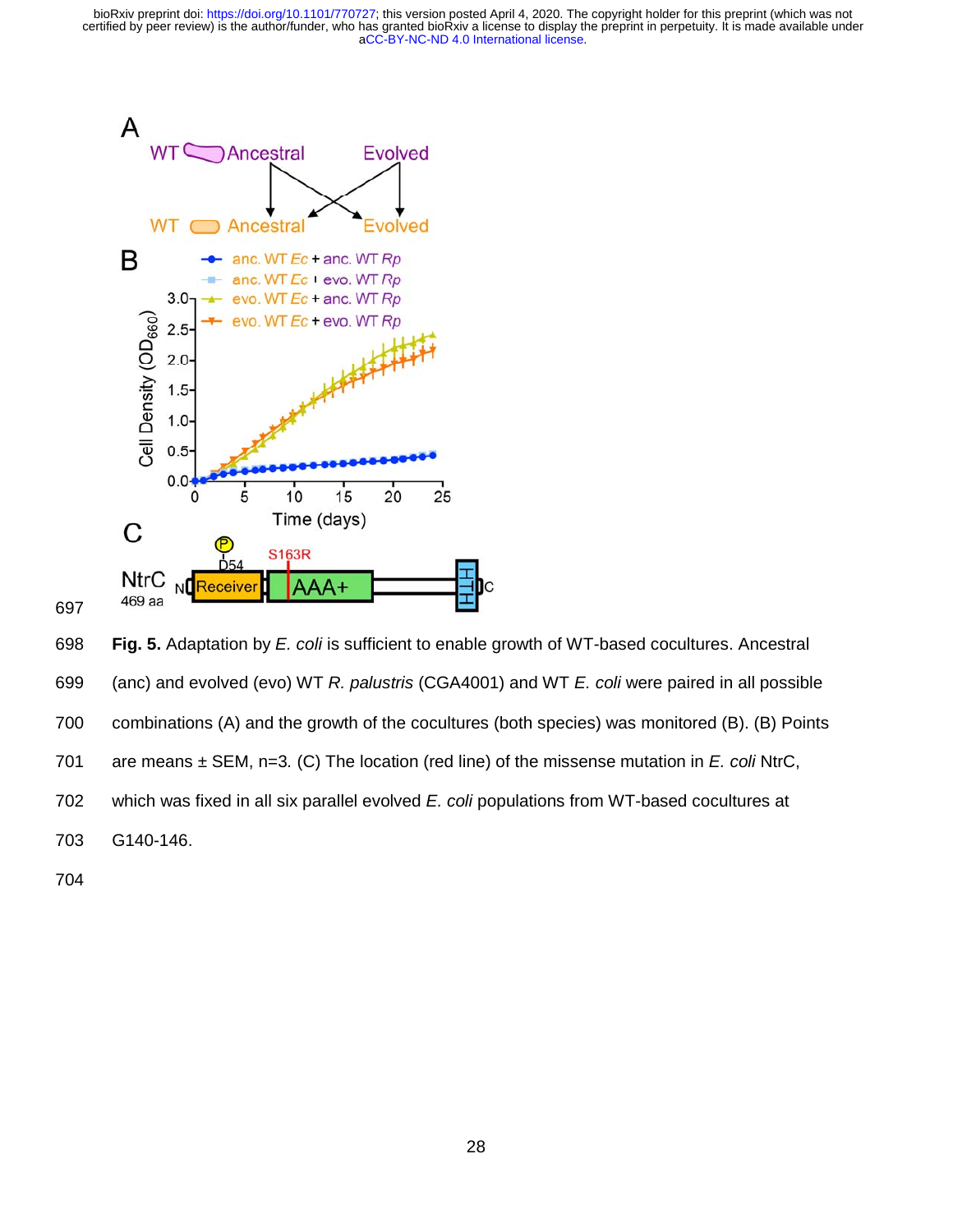[aCC-BY-NC-ND 4.0 International license.](http://creativecommons.org/licenses/by-nc-nd/4.0/) certified by peer review) is the author/funder, who has granted bioRxiv a license to display the preprint in perpetuity. It is made available under bioRxiv preprint doi: [https://doi.org/10.1101/770727;](https://doi.org/10.1101/770727) this version posted April 4, 2020. The copyright holder for this preprint (which was not



706 **Fig. 6.** A missense mutation in E. coli ntrC enables emergent NH<sub>4</sub><sup>+</sup> cross-feeding by conferring 707 constitutive expression of nitrogen acquisition. (A) Coculture growth curves (both species) of 708 ancestral (anc) WT, evolved (evo) WT, and the NtrC<sup>S163</sup> mutant *E. coli* paired with ancestral WT 709 *R. palustris* (CGA4001). Points are means ± SEM, n=3. Mean doubling times (± SD) are listed 710 next to each growth curve. (B) Final cell densities of each species and *E. coli* frequencies in 711 cocultures with evolved WT *E. coli* and the NtrC<sup>S163</sup> mutant at the final time points shown in 712 panel A. Triplicate technical replicate plating was performed for each biological replicate. Final 713 *E. coli* frequencies are the mean ± SD. (C) Relative expression of *ntrC* and *amtB* genes in 714 ancestral WT *E. coli* and the NtrC<sup>S163</sup> mutant when grown in monoculture with 15 mM NH<sub>4</sub>Cl or 715 under complete NH4Cl starvation. (B, C) Points represent biological replicates and lines are 716 means, n=3; Holm-Sidak t-test, \*\**p*<0.01, \*\*\**p*<0.001). RT-qPCR experiments were performed 717 with duplicate technical replicates for each biological replicate. *E. coli hcaT* was used for 718 normalization. Similar results were observed with *gyrB* and with multiple primer sets for both the 719 target and reference housekeeping genes.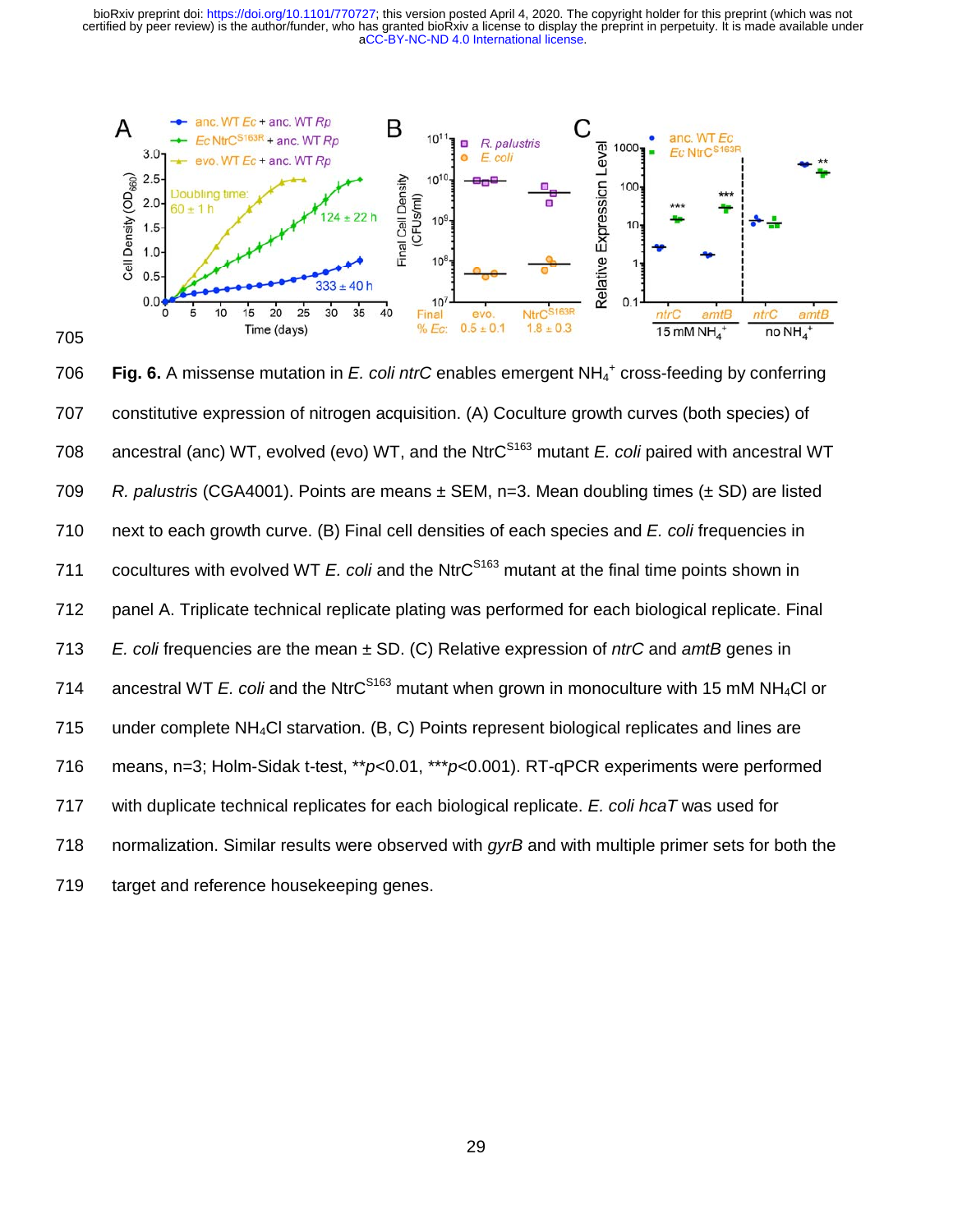# 720 **Table 1. Parallel mutations in evolved WT-based and NifA\*-based cocultures**

721



722 723

724 Genes included have > 1 missense mutation, premature stop, insertion, and/or deletion in > 4 725 lineages, have passing scores, and occur at frequency of > 5% within a population at the later 726 time point (black bars). Bar width corresponds to mutation frequency. Frequencies at the early 727 time point for the genes with the above criteria are also shown (gray bars). The highest 728 frequency was used when multiple mutations were identified in a single gene within a single 729 lineage. Coverage was too low to detect mutations in E. coli lineages Q and R. Details of these 730 and other mutations, including intergenic mutations with high parallelism that were omitted here 731 for simplicity, are in Supplementary Files 1 and 2. DH, dehydrogenase; HK, histidine kinase; 732 RR, response regulator; t/s transcription.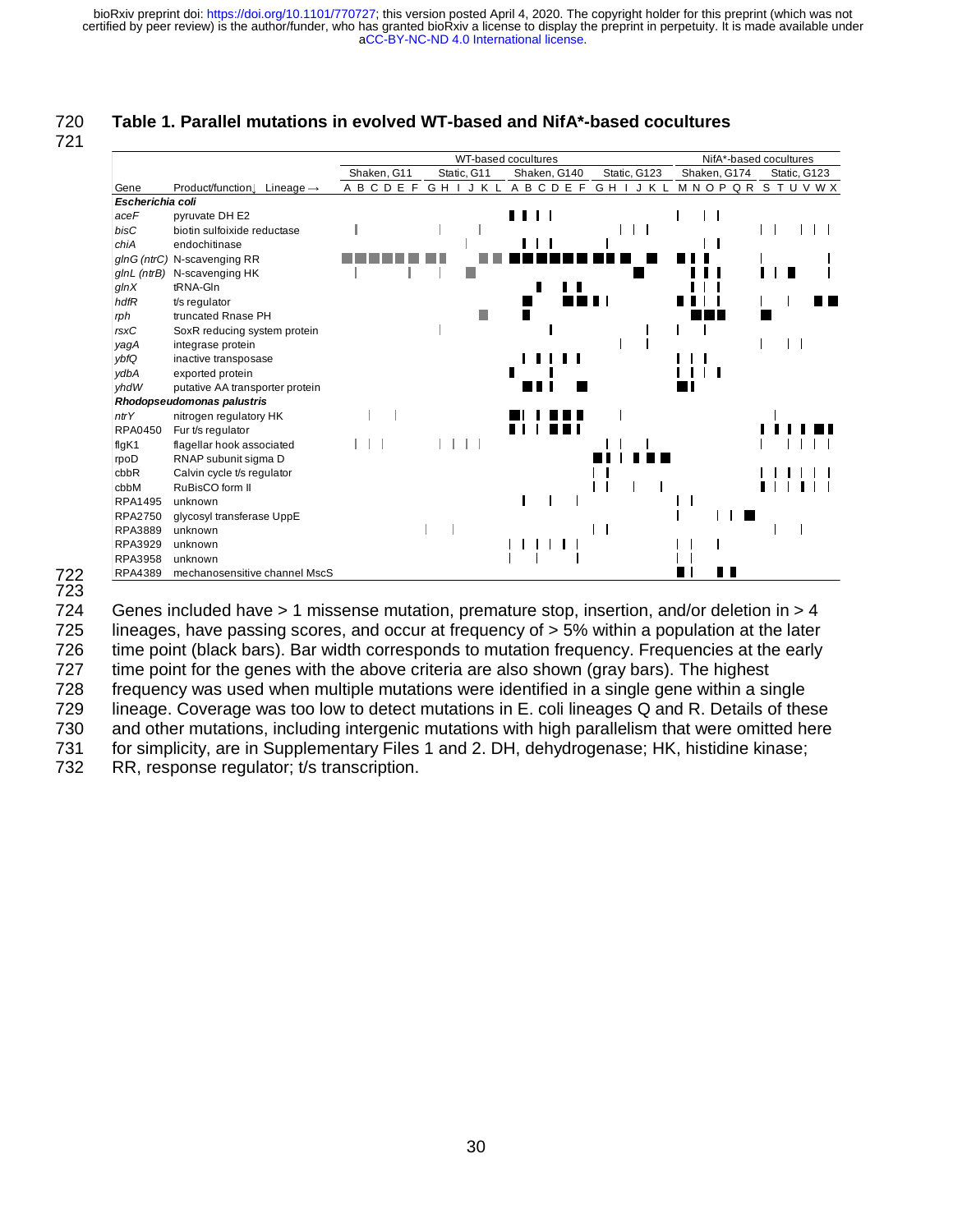| 733<br>734<br>735                                    | <b>SUPPLEMENTARY INFORMATION</b>                                                                                                                                                                                                                                                                                     |  |  |  |  |
|------------------------------------------------------|----------------------------------------------------------------------------------------------------------------------------------------------------------------------------------------------------------------------------------------------------------------------------------------------------------------------|--|--|--|--|
| 736                                                  | Enhanced nutrient uptake is sufficient to drive emergent cross-feeding                                                                                                                                                                                                                                               |  |  |  |  |
| 737                                                  | between bacteria in a synthetic community                                                                                                                                                                                                                                                                            |  |  |  |  |
| 738                                                  |                                                                                                                                                                                                                                                                                                                      |  |  |  |  |
| 739                                                  | Running title. Cross-feeding driven by enhanced nutrient uptake.                                                                                                                                                                                                                                                     |  |  |  |  |
| 740                                                  |                                                                                                                                                                                                                                                                                                                      |  |  |  |  |
| 741                                                  | Ryan K Fritts <sup>1</sup> , Jordan T Bird <sup>2</sup> , Megan G Behringer <sup>3</sup> , Anna Lipzen <sup>4</sup> , Joel Martin <sup>4</sup> , Michael Lynch <sup>3</sup> ,                                                                                                                                        |  |  |  |  |
| 742                                                  | and James B McKinlay <sup>1*</sup>                                                                                                                                                                                                                                                                                   |  |  |  |  |
| 743                                                  |                                                                                                                                                                                                                                                                                                                      |  |  |  |  |
| 744                                                  | <sup>1</sup> Department of Biology, Indiana University Bloomington, Bloomington, IN, 47405                                                                                                                                                                                                                           |  |  |  |  |
| 745                                                  | <sup>2</sup> Department of Biochemistry and Molecular Biology, University of Arkansas for Medical                                                                                                                                                                                                                    |  |  |  |  |
| 746                                                  | Sciences, Little Rock, AR, 72205                                                                                                                                                                                                                                                                                     |  |  |  |  |
| 747                                                  | <sup>3</sup> School of Life Sciences, Biodesign Center for Mechanisms of Evolution, Arizona State                                                                                                                                                                                                                    |  |  |  |  |
| 748                                                  | University, Tempe, AZ, 85281                                                                                                                                                                                                                                                                                         |  |  |  |  |
| 749                                                  | <sup>4</sup> Department of Energy Joint Genome Institute, Walnut Creek, CA, 94598                                                                                                                                                                                                                                    |  |  |  |  |
| 750                                                  |                                                                                                                                                                                                                                                                                                                      |  |  |  |  |
| 751                                                  | *Corresponding author                                                                                                                                                                                                                                                                                                |  |  |  |  |
| 752                                                  | 1001 E 3rd St, Jordan Hall, Bloomington, IN 47405                                                                                                                                                                                                                                                                    |  |  |  |  |
| 753                                                  | Phone: 812-855-0359                                                                                                                                                                                                                                                                                                  |  |  |  |  |
| 754                                                  | Email: jmckinla@indiana.edu                                                                                                                                                                                                                                                                                          |  |  |  |  |
| 755<br>756<br>757<br>758<br>759<br>760<br>761<br>762 | Supplemental File 1. Mutations identified in evolved WT-based cocultures A25, B24-F24<br>and NifA*-based cocultures M30-R30 using breseq.<br>Supplemental File 2. Mutations identified in evolved WT-based cocultures A1-F1<br>(mixed/shaking), G1-L1 (static), G21-L21 (static), and NifA*-based cocultures S21-X21 |  |  |  |  |
| 763<br>764                                           | (static) using the BBMap package                                                                                                                                                                                                                                                                                     |  |  |  |  |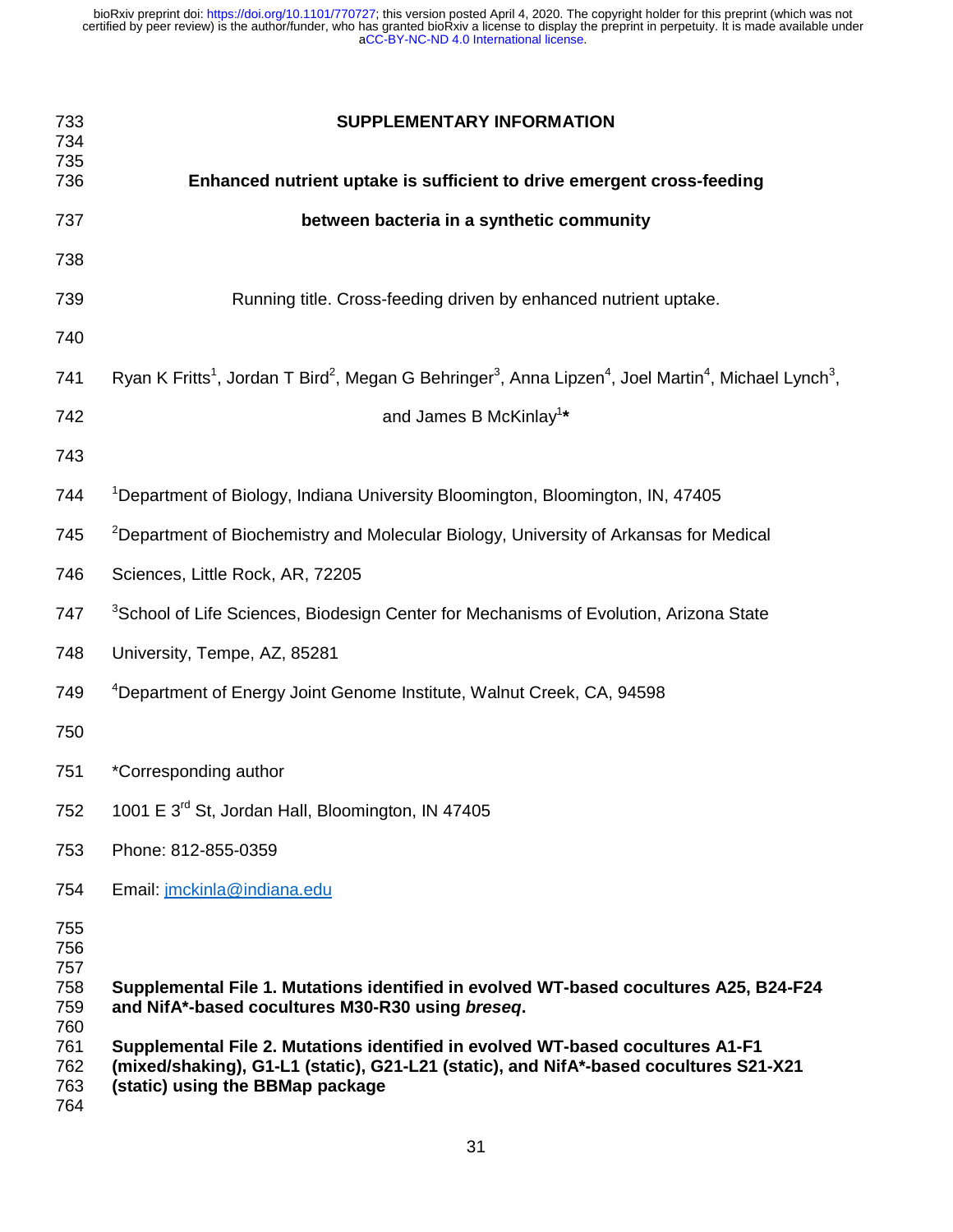

765 766 **Fig. S1.** Evolution of WT *R. palustris* in coculture with *E. coli* does not affect coculture doubling 767 times nor NH<sub>4</sub><sup>+</sup> excretion levels. (A) Coculture doubling time of evolved WT *E. coli* (G146, A25 768 isolates) paired with ancestral or evolved WT *R. palustris* (CGA4001; G146, A25 isolates). 769 Points represent biological replicates and lines are means, n=3; paired t-test, *p*=0.7963; ns, not 770 significant). (B) NH<sub>4</sub><sup>+</sup> excretion by ancestral and evolved WT *R. palustris* and the NifA<sup>\*</sup> mutant 771 during carbon-limited N<sub>2</sub>-fixing monoculture growth. Points represent biological replicates and 772 lines are means, n=3; One-way ANOVA with Tukey's multiple comparisons test, different letters 773 indicate significant statistical differences, p<0.0001). 774



795 **Fig. S2.** Other evolved coculture fermentation product yields also differ between WT-based and 796 NifA\*-based cocultures. Bars are individual yields for ethanol (A), acetate (B), lactate (C), and 797 succinate (D), for the indicated WT-based (CGA4001; blue) and NifA\*-based (CGA4003; red) 798 revived coculture lineages at generation (Gen) 11 and 146. Different shades indicate different 799 lineages. ND, not detected.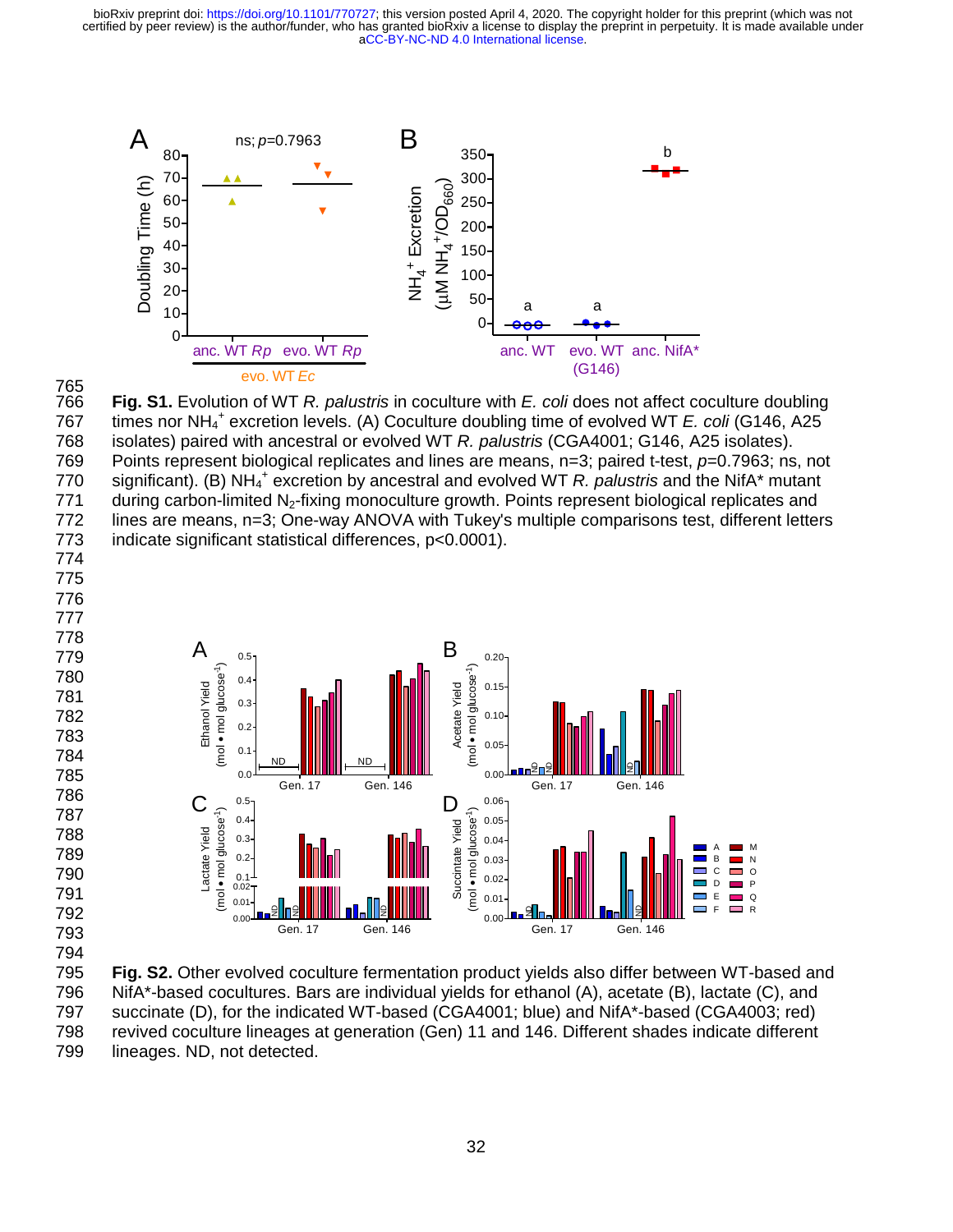# 800 **Supplementary Table S1. Strains and plasmids.**

801

| Strain or plasmid    | Genotype (text designation); Phenotype/description                                                                                                                                                       | Reference,<br>origin, or<br>description |
|----------------------|----------------------------------------------------------------------------------------------------------------------------------------------------------------------------------------------------------|-----------------------------------------|
| R. palustris strains |                                                                                                                                                                                                          |                                         |
| <b>CGA009</b>        | Wild-type strain; spontaneous Cm <sup>R</sup> derivative of CGA001                                                                                                                                       | $[59]$                                  |
| <b>CGA676</b>        | NifA* (NifA*); derivative of CGA009 with 48 bp deletion of NifA<br>Q-linker (amino acids 202-217) conferring constitutive<br>nitrogenase expression                                                      | $[24]$                                  |
| CGA4001              | ∆hupS (anc. WT); Ancestral strain for experimentally evolved<br>WT-based cocultures A-F; derivative of CGA009 with inactive<br>uptake hydrogenase                                                        | This study                              |
| CGA4003              | nifA* AhupS (anc. NifA*); Ancestral strain for experimentally<br>evolved NifA*-based cocultures M-R; derivative of CGA009<br>with constitutive nitrogenase expression and inactive uptake<br>hydrogenase | This study                              |
| E. coli strains      |                                                                                                                                                                                                          |                                         |
| MG1655               | Wild-type K-12 strain (WT/anc.); ancestral E. coli strain for all<br>experimental evolution lineages                                                                                                     | [60]                                    |
| MG1655 NtrCS163R     | NtrC <sup>S163R</sup> (NtrC <sup>S163R</sup> ); MG1655 derivative with serine 163 to<br>arginine (S163R) point mutation of NtrC                                                                          | This study                              |
| $S17-1$              | thi pro hdsR hdsM <sup>+</sup> recA; chromosomal insertion of RP4-2<br>(Tc::Mu Km::Tn7);                                                                                                                 | [61]                                    |
| <b>Plasmids</b>      |                                                                                                                                                                                                          |                                         |
| pJQ200SK             |                                                                                                                                                                                                          | $[27]$                                  |
| pJQ-∆hupS            | pJQ200SK with DNA fragments flanking hupS fused by PCR<br>to generate unmarked, in-frame deletion of hupS in R.<br>palustris                                                                             | $[17]$                                  |
| pKD46                | $\overline{\text{Cb}}^{\text{R}}$ ; temperature-sensitive plasmid with arabinose-inducible<br>$\lambda$ -Red recombination system for recombineering of E. coli                                          | $[28]$                                  |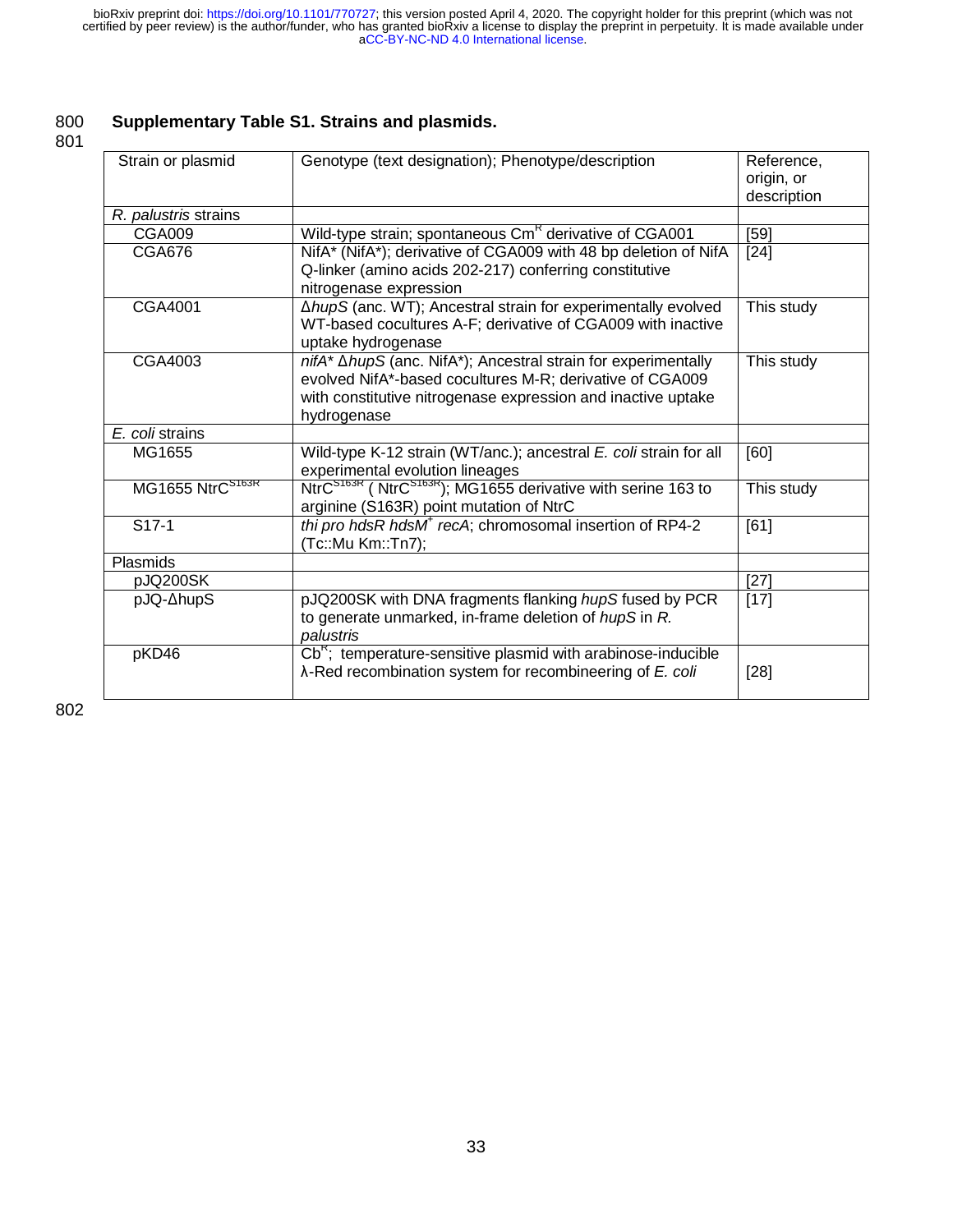# 803 **Supplementary Table S2. Primers**

| Primer                   | Sequence $(5' \rightarrow 3')$ ; Restriction site                          | Purpose                                                                                                                                                              |
|--------------------------|----------------------------------------------------------------------------|----------------------------------------------------------------------------------------------------------------------------------------------------------------------|
| Cloning primers          |                                                                            |                                                                                                                                                                      |
| sacB-Gm <sup>R</sup> Fwd | CAGCAATTTGCGCTCAATAATCAATCTTTACACACAAGCT<br>GTGAAGCTAGAGGATCGATCCTTTTTAACC | Amplifying sacB-GmR<br>from pJQ200SK with<br>45 bp ntrC upstream<br>flanking region                                                                                  |
| sacB-Gm <sup>R</sup> Rev | CGAGTTCTCGGTTTACCTGCCTATCAGGAAATAAAGGTG<br>ACGTTTGAAACGGATGAAGGCACGAAC     | Amplifying sacB-GmR<br>from pJQ200SK with<br>45 bp ntrC<br>downstream flanking<br>region                                                                             |
| ntrC us R2               | CATACTGAACTTATCGGAACAGTAAAGCGTAAAATACCA<br><b>GCAATTTGCGCTCAATAATC</b>     | Adding additional 35<br>bp of ntrC upstream<br>flanking region to<br>sacB-GmR product in<br>2 <sup>nd</sup> round of PCR for<br>λ-Red recombineering                 |
| ntrC ds R2               | CAGGCAAAATTGAATTTACCAGTTGGCCAGGGCATACCG<br><b>AGTTCTCGGTTTACCTGC</b>       | Adding additional 35<br>bp of ntrC<br>downstream flanking<br>region to sacB-GmR<br>product in 2 <sup>nd</sup> round of<br>$PCR$ for $\lambda$ -Red<br>recombineering |
| ntrC Fwd                 | <b>GCGCGGATTGATGTGGAAG</b>                                                 | Amplfying E. coli ntrC<br>with $>200$ bp<br>upstream stream<br>flanking region from<br>evolved $E$ , coli for $\lambda$ -<br>Red recombineering                      |
| ntrC Rev                 | CAGCTAAACAGCCCAATCATTG                                                     | Amplfying E. coli ntrC<br>with $~200$ bp<br>downstream flanking<br>region from evolved E.<br>coli for $\lambda$ -Red<br>recombineering                               |
| ALP011                   | TGGATCCGCGACACCTCGCTGTCG                                                   | Amplifying R. palustris<br>hupS upstream<br>flanking region for in-<br>frame deletion; BamHI                                                                         |
| <b>ALP012</b>            | CCGTTGGAGGTGCCGGGTACCCTCGTAAAAGGTTTCCG<br><b>TCACTGC</b>                   | Amplifying R. palustris<br>hupS upstream<br>flanking region for in-<br>frame deletion                                                                                |
| ALP013                   | GAAACCTTTTACGAGGGTACCCGGCACCTCCAACGGCA<br><b>AGTCGGC</b>                   | Amplifying R. palustris<br>hupS downstream<br>flanking region                                                                                                        |
| ALP014                   | TTCTAGAACCCGGCAATCGCCACC                                                   | Amplifying R. palustris<br>hupS downstream<br>flanking region; Xbal                                                                                                  |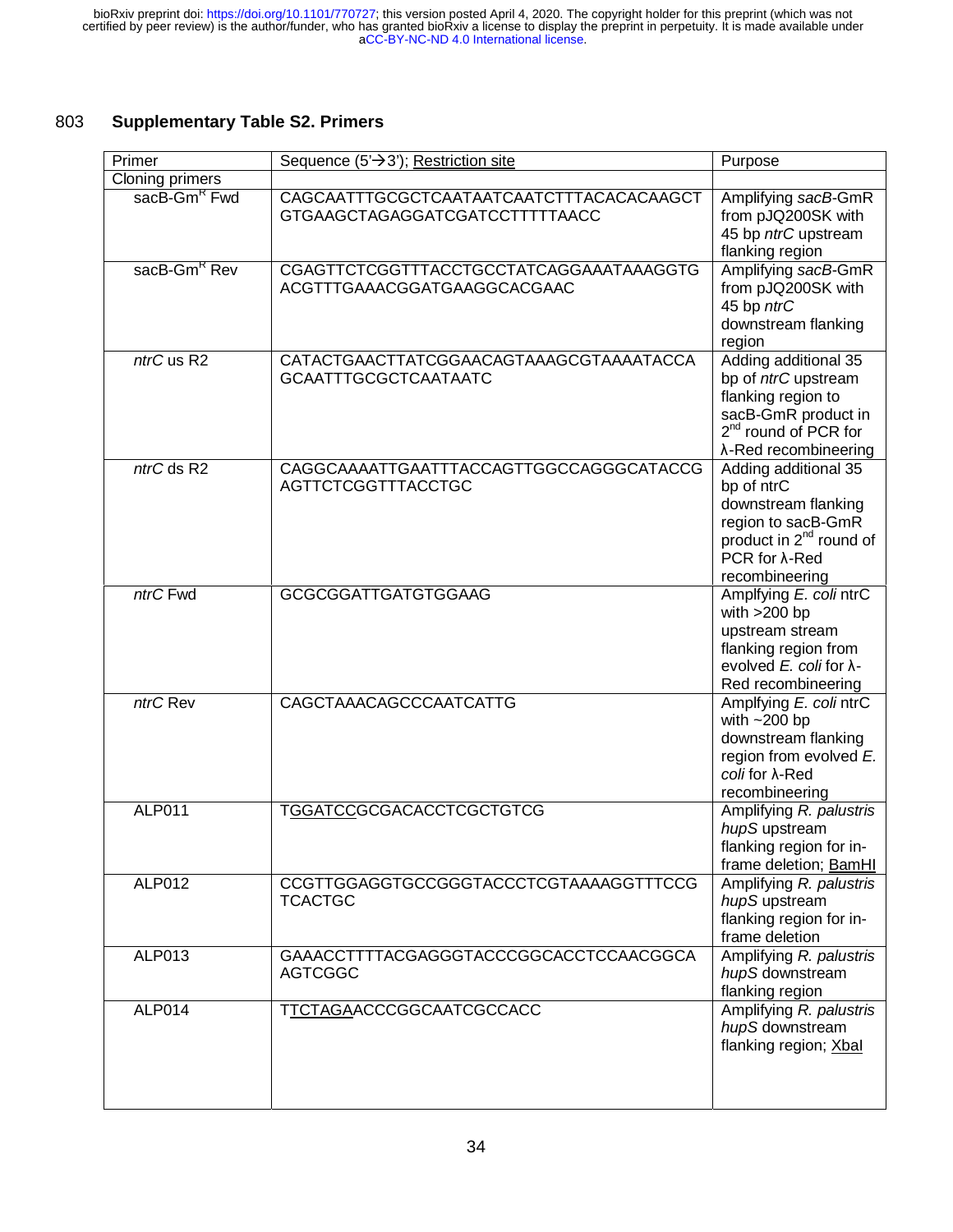| qPCR primers   |                               |                                                                                     |
|----------------|-------------------------------|-------------------------------------------------------------------------------------|
| qPCR amtB Fwd1 | <b>GGATGATCCCTGCGATGTCTT</b>  | Quantifying E. coli<br>amtB expression from<br>cDNA; set 1                          |
| qPCR amtB Rev1 | CGAGCTGGCGGCAAAAATC           | Quantifying E. coli<br>amtB expression from<br>cDNA; set 1                          |
| qPCR amtB Fwd2 | <b>GCGGTGATGGGCAGCATTTATC</b> | Quantifying E. coli<br>amtB expression from<br>cDNA; set 2                          |
| qPCR amtB Rev2 | AGCGCCCCAACTATCAAGC           | Quantifying E. coli<br>amtB expression from<br>cDNA; set 2                          |
| qPCR ntrC Fwd1 | <b>GGAATAATGTACCGCCATCGGC</b> | Quantifying E. coli<br>ntrC expression from<br>cDNA; set 1                          |
| qPCR ntrC Rev1 | ATCAGAACTGTTTGGCCACGAG        | Quantifying E. coli<br>ntrC expression from<br>cDNA; set 1                          |
| qPCR ntrC Fwd2 | <b>ACTCTCCGCAACCGTTGATTC</b>  | Quantifying E. coli<br>ntrC expression from<br>cDNA; set 2                          |
| qPCR NtrC Rev2 | <b>AGCTGGAAAACACCTGCCG</b>    | Quantifying E. coli<br>ntrC expression from<br>cDNA; set 2                          |
| qPCR hcaT Fwd  | CGTGGTGGCGGAAGTCATTATC        | Quantifying E. coli<br>hcaT expression from<br>cDNA; housekeeping<br>reference gene |
| qPCR hcaT Rev  | CGCCGAGATCAACAGCATATCG        | Quantifying E. coli<br>hcaT expression from<br>cDNA; housekeeping<br>reference gene |
| qPCR gyrB Fwd  | <b>CGTAGATCTGACGGTGAATTT</b>  | Quantifying E. coli<br>gyrB expression from<br>cDNA; housekeeping<br>reference gene |
| qPCR gyrB Rev  | <b>CGTTGGTGTTTCGGTAGTA</b>    | Quantifying E. coli<br>gyrB expression from<br>cDNA; housekeeping<br>reference gene |

804